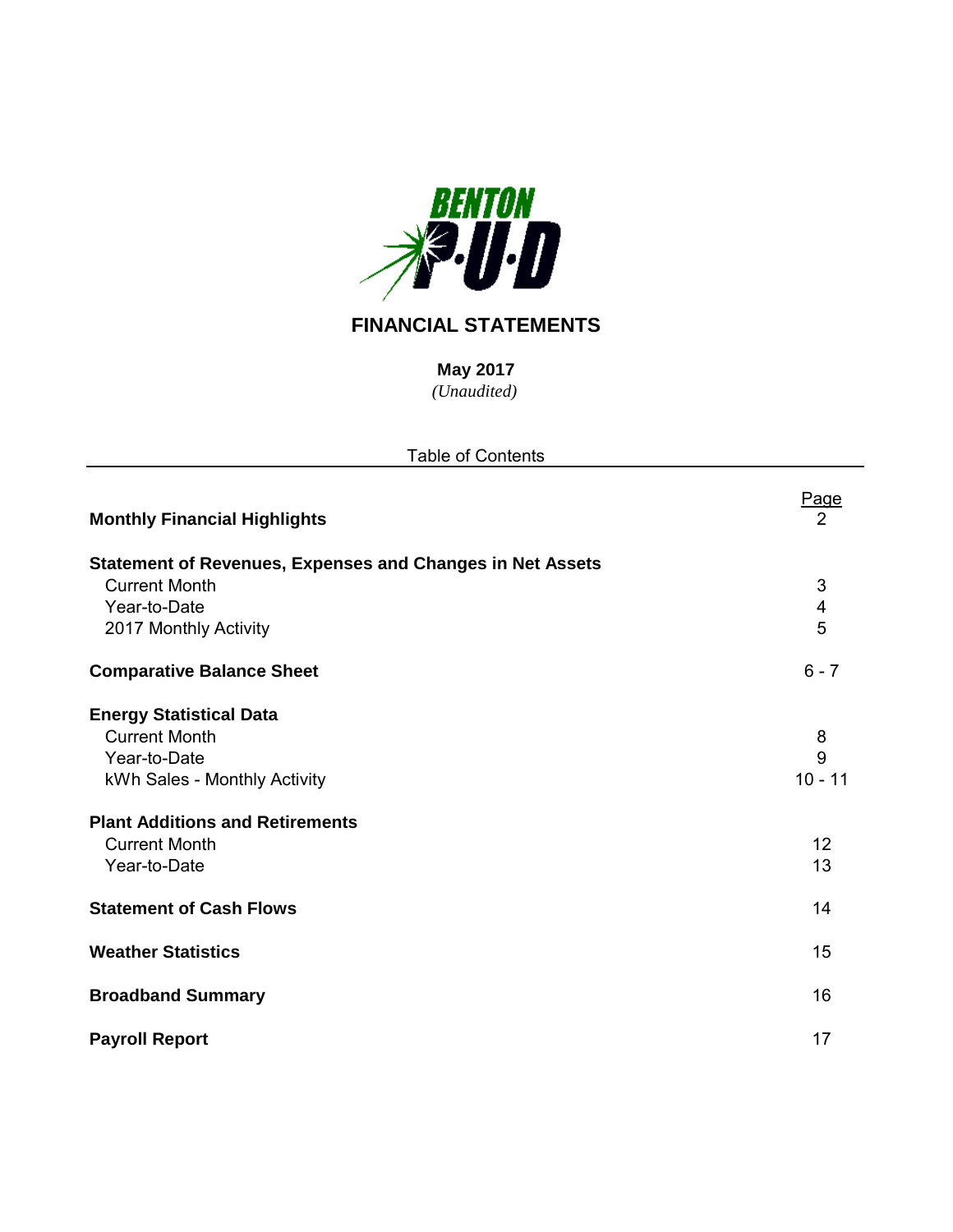

## *Financial Highlights May 2017*

 *Issue date: 6/26/17*

Financial highlights for the month of May: District operations resulted in a increase in net assets of \$413,000 for the month.

The average temperature of 63.0° was 0.9° above normal. Heating degree days were at the 14 year average.

> Total retail kWh billed during May was 7% below last year.

≻ Net power supply costs were \$5.9M for the month with energy sales for resale of \$650,000 and an average price of \$10 per MWh.<br>≻ May's non-power operating costs of \$2.2 million before taxes and depreciation were 28% abov

 $\triangleright$  Net capital expenditures were \$408,000 for the month.

|                               |          | (in thousands of dollars) |            |           |            |            |       |         |            |         |            |            |                  |               |                         |
|-------------------------------|----------|---------------------------|------------|-----------|------------|------------|-------|---------|------------|---------|------------|------------|------------------|---------------|-------------------------|
| <b>Change in Net Position</b> | Jan      | <b>Feb</b>                | <b>Mar</b> | Apr       | <b>May</b> | <b>Jun</b> | Jul   | Aug     | <b>Sep</b> | Oct     | <b>Nov</b> | <b>Dec</b> | <b>Total YTD</b> | <b>Budget</b> | 2017<br><b>Forecast</b> |
| Actual                        | \$2.016  | \$709                     | (S131)     | (S1, 293) | \$413      |            |       |         |            |         |            |            | \$1,714          |               | \$6,300                 |
| <b>Budget</b>                 | \$729    | (\$792)                   | (\$1,977)  | (\$1,596) | \$636      |            |       |         |            |         |            |            | (\$3,000)        | \$1,983       |                         |
|                               |          |                           |            |           |            |            |       |         |            |         |            |            |                  |               |                         |
| <b>Net Margin</b>             | Jan      | Feb                       | Mar        | Apr       | May        | Jun        | Jul   | Aug     | Sep        | Oct     | Nov        | <b>Dec</b> | <b>Total</b>     | <b>Budget</b> | Forecast                |
| <b>Retail Revenues</b>        | \$12,877 | \$10,163                  | \$7,899    | \$8,297   | \$9,644    |            |       |         |            |         |            |            | \$48,880         | \$122,676     | \$124,911               |
| Less: Net Power Costs         | (7, 775) | (6, 567)                  | (5,320)    | (6, 634)  | (5,874)    |            |       |         |            |         |            |            | (32, 165)        | (80, 796)     | (79, 905)               |
| Net Margin                    | \$5,102  | \$3,596                   | \$2,579    | \$1,663   | \$3,770    | \$0        | \$0   | \$0     | \$0        | \$0     | \$0        | \$0        | \$16,715         | \$41,880      | \$45,006                |
|                               |          |                           |            |           |            |            |       |         |            |         |            |            |                  |               |                         |
| <b>Net Capital Costs</b>      | Jan      | Feb                       | <b>Mar</b> | Apr       | May        | Jun        | Jul   | Aug     | <b>Sep</b> | Oct     | <b>Nov</b> | <b>Dec</b> | <b>Total</b>     | <b>Budget</b> |                         |
| <b>Capital Expenditures</b>   | \$766    | \$1,001                   | \$1,759    | \$1,405   | \$525      |            |       |         |            |         |            |            | \$5.456          | \$15,041      |                         |
| Less: Capital Contributions   | (29)     | (11)                      | (36)       | (45)      | (117)      |            |       |         |            |         |            |            | (237)            | (1,057)       |                         |
| Net Capital Costs             | \$737    | \$990                     | \$1,722    | \$1,360   | \$408      | \$0        | \$0   | \$0     | \$0        | \$0     | \$0        | \$0        | \$5,219          | \$13,984      |                         |
| Net Capital Budget            | \$1,065  | \$944                     | \$1,486    | \$942     | \$1,139    | \$1,100    | \$959 | \$1,236 | \$1,209    | \$1,034 | \$1,442    | \$1,427    | \$13,984         |               |                         |
|                               |          |                           |            |           |            |            |       |         |            |         |            |            |                  |               |                         |

|                                |     |     |     |     |     |     |     |     |     |     |     |     | YTD      |                  |  |
|--------------------------------|-----|-----|-----|-----|-----|-----|-----|-----|-----|-----|-----|-----|----------|------------------|--|
| <b>Load Statistics</b>         | Jan | Feb | Mar | Apr | May | Jun | Jul | Aug | Sep | Oct | Nov | Dec | Average  | <b>Budget</b>    |  |
| aMW<br>- Retail Sales (Billed) | 228 | 221 | 169 | 161 | 191 |     |     |     |     |     |     |     | 194      | 200 <sub>h</sub> |  |
| aMW<br>- Sales for Resale      | 48  | 68  | 111 | 123 | 84  |     |     |     |     |     |     |     | 07<br>01 | 53 <sub>1</sub>  |  |





\*2017 budget included a 2.9% revenue increase, the latest forecast has a revenue increase range of 2.1% to 2.5%. +Actual retail revenues in the graph above and below include unbilled revenue to match revenues with expenses.





**2017 May**

**Avg Retail Price Avg Wholesale Price**

## **May Power Resource Stack**



| <b>Key Ratios</b>                                                           |        |
|-----------------------------------------------------------------------------|--------|
| Current Ratio                                                               | 3.56:1 |
| Debt Service Coverage (2014 Actual)                                         | 3.38   |
| Debt Service Coverage (2015 Actual)                                         | 2.93   |
| Debt Service Coverage (2016 Actual)                                         | 2.91   |
| Debt Service Coverage (2017 Projection)<br>(includes capital contributions) | 3.42   |
|                                                                             |        |

| <b>Other Statistics</b>                    |             |         |
|--------------------------------------------|-------------|---------|
| Unrestricted Undesignated Reserves         | \$<br>25.8  | million |
| Bond Insurance Replacement (designated) \$ | 3.0         | million |
| Power Market Volatility (designated)       | \$<br>3.3   | million |
| Special Capital (designated)               | \$<br>16.9  | million |
| Customer Deposits (designated)             | \$<br>1.4   | million |
| Bond Principal & Interest (restricted)     | \$<br>2.0   | million |
| Bond Reserve Account (restricted)          | \$<br>1.1   | million |
| Net Utility Plant                          | \$<br>124.6 | million |
| Long-Term Debt                             | \$<br>64.6  | million |
| <b>Active Service Agreements</b>           | 53.011      |         |
| Non-Contingent Employees                   | 150.25      |         |
| Contingent YTD FTE's                       | 1.43        |         |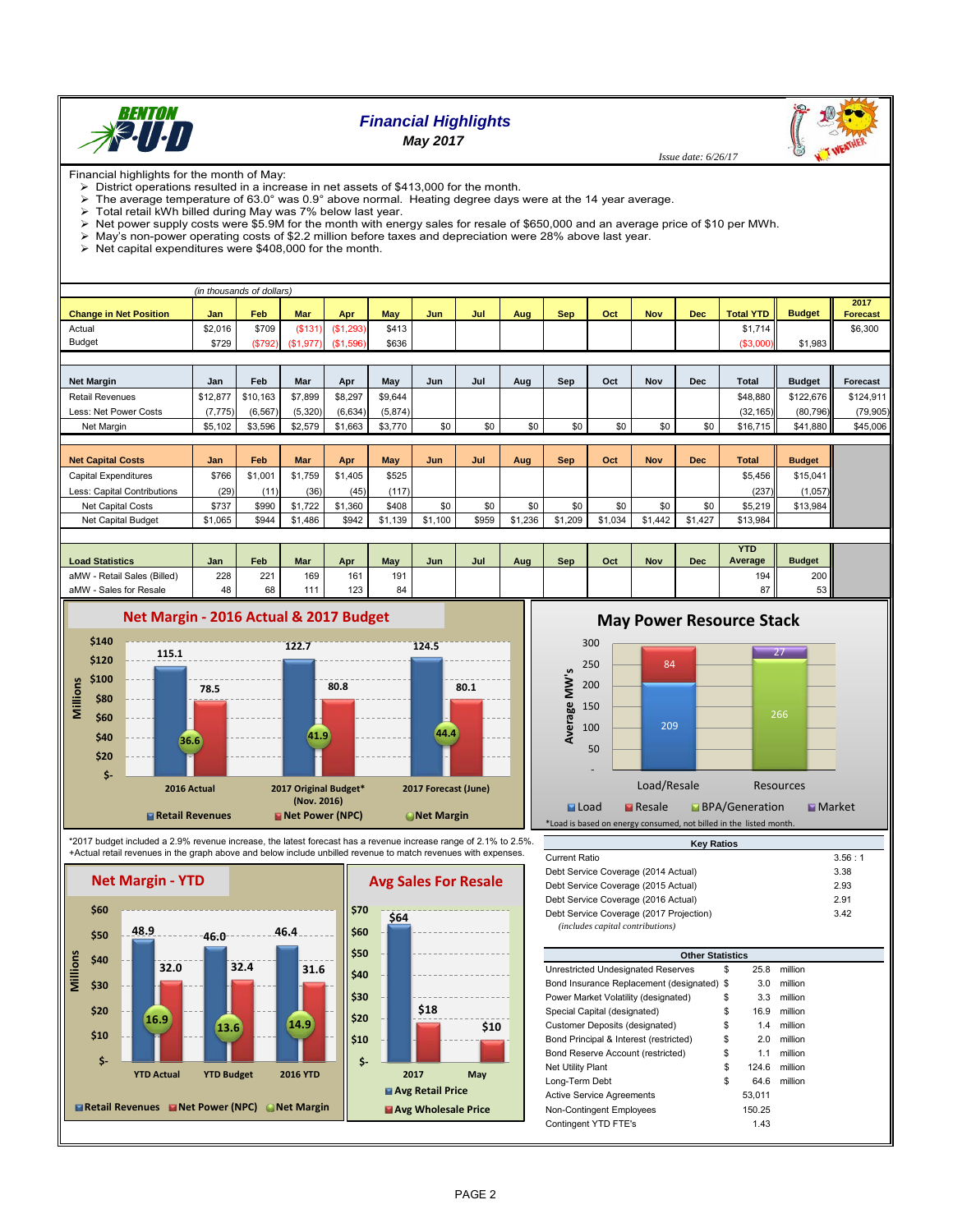#### **PUBLIC UTILITY DISTRICT NO.1 OF BENTON COUNTY STATEMENT OF REVENUES, EXPENSES, AND CHANGE IN NET POSITION MAY 2017**

|                                                            | 5/31/17       |                |                          | 5/31/16       |                          |
|------------------------------------------------------------|---------------|----------------|--------------------------|---------------|--------------------------|
|                                                            | <b>ACTUAL</b> | <b>BUDGET</b>  | <b>PCT</b><br><b>VAR</b> | <b>ACTUAL</b> | <b>PCT</b><br><b>VAR</b> |
| <b>OPERATING REVENUES</b>                                  |               |                |                          |               |                          |
| Energy Sales - Retail                                      | 9,644,141     | 10,105,716     | $-5%$                    | 8,784,483     | 10%                      |
| <b>City Occupation Taxes</b>                               | 387,750       | 477,124        | $-19%$                   | 365,692       | 6%                       |
| <b>Bad Debt Expense</b>                                    | (17,000)      | (19,039)       | $-11%$                   | (18,000)      | $-6%$                    |
| <b>Energy Sales for Resale</b>                             | 654,533       | 526,100        | 24%                      | 1,047,005     | $-37%$                   |
| Transmission of Power for Others                           | 84,224        | 57,202         | 47%                      | 67,768        | 24%                      |
| <b>Broadband Revenue</b>                                   | 174,111       | 173,393        | 0%                       | 168,783       | 3%                       |
| <b>Other Revenue</b>                                       | 91,263        | 93,371         | $-2%$                    | 152,767       | $-40%$                   |
| <b>TOTAL OPERATING REVENUES</b>                            | 11,019,021    | 11,413,867     | $-3%$                    | 10,568,498    | 4%                       |
| <b>OPERATING EXPENSES</b>                                  |               |                |                          |               |                          |
| <b>Purchased Power</b>                                     | 5,528,725     | 5,560,610      | $-1%$                    | 5,933,494     | $-7%$                    |
| <b>Purchased Transmission &amp; Ancillary Services</b>     | 1,098,395     | 1,093,257      | 0%                       | 1,095,458     | 0%                       |
| <b>Conservation Program</b>                                | (14, 192)     | 55,553         | $-126%$                  | 22,082        | $-164%$                  |
| <b>Total Power Supply</b>                                  | 6,612,928     | 6,709,420      | $-1%$                    | 7,051,034     | $-6%$                    |
| Transmission Operation & Maintenance                       | 84,782        | 10,184         | n/a                      | 18,489        | n/a                      |
| Distribution Operation & Maintenance                       | 902.549       | 840,218        | 7%                       | 790,398       | 14%                      |
| <b>Broadband Expense</b>                                   | 136,068       | 70,036         | 94%                      | 87,954        | 55%                      |
| Customer Accounting, Collection & Information              | 328,660       | 343,956        | $-4%$                    | 306,587       | 7%                       |
| Administrative & General                                   | 708,973       | 641,451        | 11%                      | 487,474       | 45%                      |
| Subtotal before Taxes & Depreciation                       | 2,161,032     | 1,905,844      | 13%                      | 1,690,902     | 28%                      |
| Taxes                                                      | 992,854       | 967,825        | 3%                       | 948,699       | 5%                       |
| Depreciation & Amortization                                | 832,544       | 1,141,477      | -27%                     | 1,104,863     | -25%                     |
| <b>Total Other Operating Expenses</b>                      | 3,986,430     | 4,015,146      | $-1%$                    | 3,744,464     | 6%                       |
| <b>TOTAL OPERATING EXPENSES</b>                            | 10,599,358    | 10,724,565     | $-1%$                    | 10,795,498    | $-2%$                    |
| <b>OPERATING INCOME (LOSS)</b>                             | 419,663       | 689,302        | -39%                     | (227,000)     | n/a                      |
| <b>NONOPERATING REVENUES &amp; EXPENSES</b>                |               |                |                          |               |                          |
| Interest Income                                            | 54,809        | 20,833         | 163%                     | 28,586        | >200%                    |
| Other Income                                               | 34,521        | 31,339         | 10%                      | 26,652        | 30%                      |
| <b>Other Expense</b>                                       |               |                | n/a                      |               | n/a                      |
| <b>Interest Expense</b>                                    | (240, 057)    | (234, 440)     | 2%                       | (210, 296)    | 14%                      |
| Debt Discount/Premium Amortization & Loss on Defeased Debt | 41,348        | 41,349         | 0%                       | 35,230        | 17%                      |
| MtM Gain/(Loss) on Investments                             | (14, 230)     | $\blacksquare$ | n/a                      | (25,040)      | $> -200%$                |
| <b>TOTAL NONOPERATING REVENUES &amp; EXPENSES</b>          | (123, 608)    | (140, 919)     | $-12%$                   | (144, 868)    | $-15%$                   |
| INCOME (LOSS) BEFORE CAPITAL CONTRIBUTIONS                 | 296,055       | 548,382        | -46%                     | (371, 868)    | n/a                      |
| <b>CAPITAL CONTRIBUTIONS</b>                               | 116,790       | 88,102         | 33%                      | 201,727       | -42%                     |
| <b>CHANGE IN NET POSITION</b>                              | 412.846       | 636,484        | $-35%$                   | (170, 141)    | n/a                      |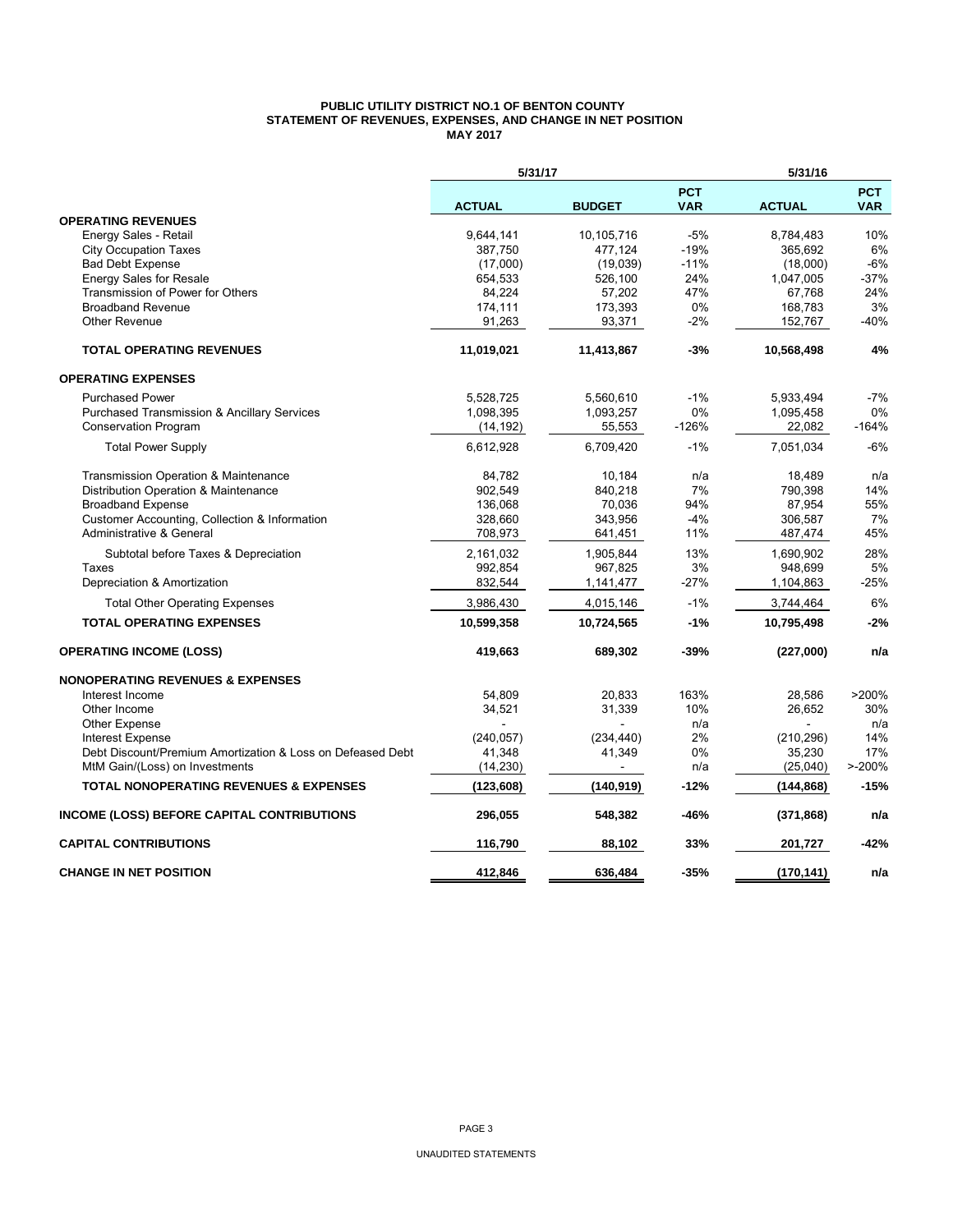#### **PUBLIC UTILITY DISTRICT NO.1 OF BENTON COUNTY STATEMENT OF REVENUES, EXPENSES, AND CHANGE IN NET POSITION YEAR TO DATE**

|                                                            | 5/31/17       |               |                          | 5/31/16       |                          |
|------------------------------------------------------------|---------------|---------------|--------------------------|---------------|--------------------------|
|                                                            | <b>ACTUAL</b> | <b>BUDGET</b> | <b>PCT</b><br><b>VAR</b> | <b>ACTUAL</b> | <b>PCT</b><br><b>VAR</b> |
| <b>OPERATING REVENUES</b>                                  |               |               |                          |               |                          |
| Energy Sales - Retail                                      | 48,880,364    | 46,030,463    | 6%                       | 44,148,583    | 11%                      |
| <b>City Occupation Taxes</b>                               | 2,770,366     | 2,380,914     | 16%                      | 2,311,491     | 20%                      |
| <b>Bad Debt Expense</b>                                    | (90,000)      | (95,009)      | $-5%$                    | (85, 530)     | 5%                       |
| <b>Energy Sales for Resale</b>                             | 6,282,558     | 6,363,808     | $-1%$                    | 6,605,853     | $-5%$                    |
| Transmission of Power for Others                           | 568,818       | 286,010       | 99%                      | 404,867       | 40%                      |
| <b>Broadband Revenue</b>                                   | 903,721       | 866,965       | 4%                       | 839,198       | 8%                       |
| Other Revenue                                              | 809,163       | 956,459       | $-15%$                   | 924,463       | $-12%$                   |
| <b>TOTAL OPERATING REVENUES</b>                            | 60,124,990    | 56,789,610    | 6%                       | 55,148,925    | 9%                       |
| <b>OPERATING EXPENSES</b>                                  |               |               |                          |               |                          |
| <b>Purchased Power</b>                                     | 33,280,369    | 33,452,112    | $-1%$                    | 32,900,256    | 1%                       |
| <b>Purchased Transmission &amp; Ancillary Services</b>     | 5,439,977     | 5,369,734     | 1%                       | 5,416,740     | 0%                       |
| <b>Conservation Program</b>                                | 157,249       | 277,765       | $-43%$                   | 251,768       | $-38%$                   |
| <b>Total Power Supply</b>                                  | 38,877,595    | 39,099,611    | $-1%$                    | 38,568,764    | 1%                       |
| Transmission Operation & Maintenance                       | 132,515       | 49,140        | 170%                     | 81,281        | 63%                      |
| Distribution Operation & Maintenance                       | 4,065,176     | 4,017,403     | 1%                       | 3,625,660     | 12%                      |
| <b>Broadband Expense</b>                                   | 352,152       | 350,188       | 1%                       | 326,873       | 8%                       |
| Customer Accounting, Collection & Information              | 1,467,571     | 1,632,710     | $-10%$                   | 1,378,455     | 6%                       |
| <b>Administrative &amp; General</b>                        | 3,126,205     | 3,035,759     | 3%                       | 2,719,193     | 15%                      |
| Subtotal before Taxes & Depreciation                       | 9,143,619     | 9,085,200     | 1%                       | 8,131,462     | 12%                      |
| Taxes                                                      | 6,042,233     | 5,518,465     | 9%                       | 5,249,398     | 15%                      |
| Depreciation & Amortization                                | 4,156,001     | 5,735,720     | -28%                     | 5,892,835     | $-29%$                   |
| <b>Total Other Operating Expenses</b>                      | 19,341,853    | 20,339,385    | $-5%$                    | 19,273,695    | 0%                       |
| <b>TOTAL OPERATING EXPENSES</b>                            | 58,219,448    | 59,438,996    | $-2%$                    | 57,842,459    | 1%                       |
| <b>OPERATING INCOME (LOSS)</b>                             | 1,905,541     | (2,649,386)   | n/a                      | (2,693,534)   | n/a                      |
| <b>NONOPERATING REVENUES &amp; EXPENSES</b>                |               |               |                          |               |                          |
| Interest Income                                            | 220,171       | 104,165       | 111%                     | 123,565       | 78%                      |
| Other Income                                               | 345,522       | 156,695       | 121%                     | 147,530       | 134%                     |
| <b>Other Expense</b>                                       |               |               | n/a                      |               | n/a                      |
| <b>Interest Expense</b>                                    | (1,203,578)   | (1,232,390)   | $-2%$                    | (1,062,807)   | 13%                      |
| Debt Discount/Premium Amortization & Loss on Defeased Debt | 206,742       | 206,742       | 0%                       | 176,151       | 17%                      |
| MtM Gain/(Loss) on Investments                             | 2,740         |               | n/a                      | 38,640        | $-93%$                   |
| <b>TOTAL NONOPERATING REVENUES &amp; EXPENSES</b>          | (428, 403)    | (764, 788)    | -44%                     | (576,921)     | $-26%$                   |
| <b>INCOME (LOSS) BEFORE CAPITAL CONTRIBUTIONS</b>          | 1,477,139     | (3,414,174)   | n/a                      | (3,270,455)   | n/a                      |
| <b>CAPITAL CONTRIBUTIONS</b>                               | 237,171       | 440,510       | -46%                     | 617,205       | $-62%$                   |
| <b>CHANGE IN NET POSITION</b>                              | 1,714,310     | (2,973,664)   | n/a                      | (2,653,250)   | n/a                      |
| <b>TOTAL NET POSITION, BEGINNING OF YEAR</b>               | 110,681,246   | 111,617,453   | 0%                       | 116,306,568   | $-2%$                    |
| TOTAL NET POSITION, END OF YEAR                            | 112,395,556   | 108,643,789   | 0.1%                     | 113,653,318   | $-4%$                    |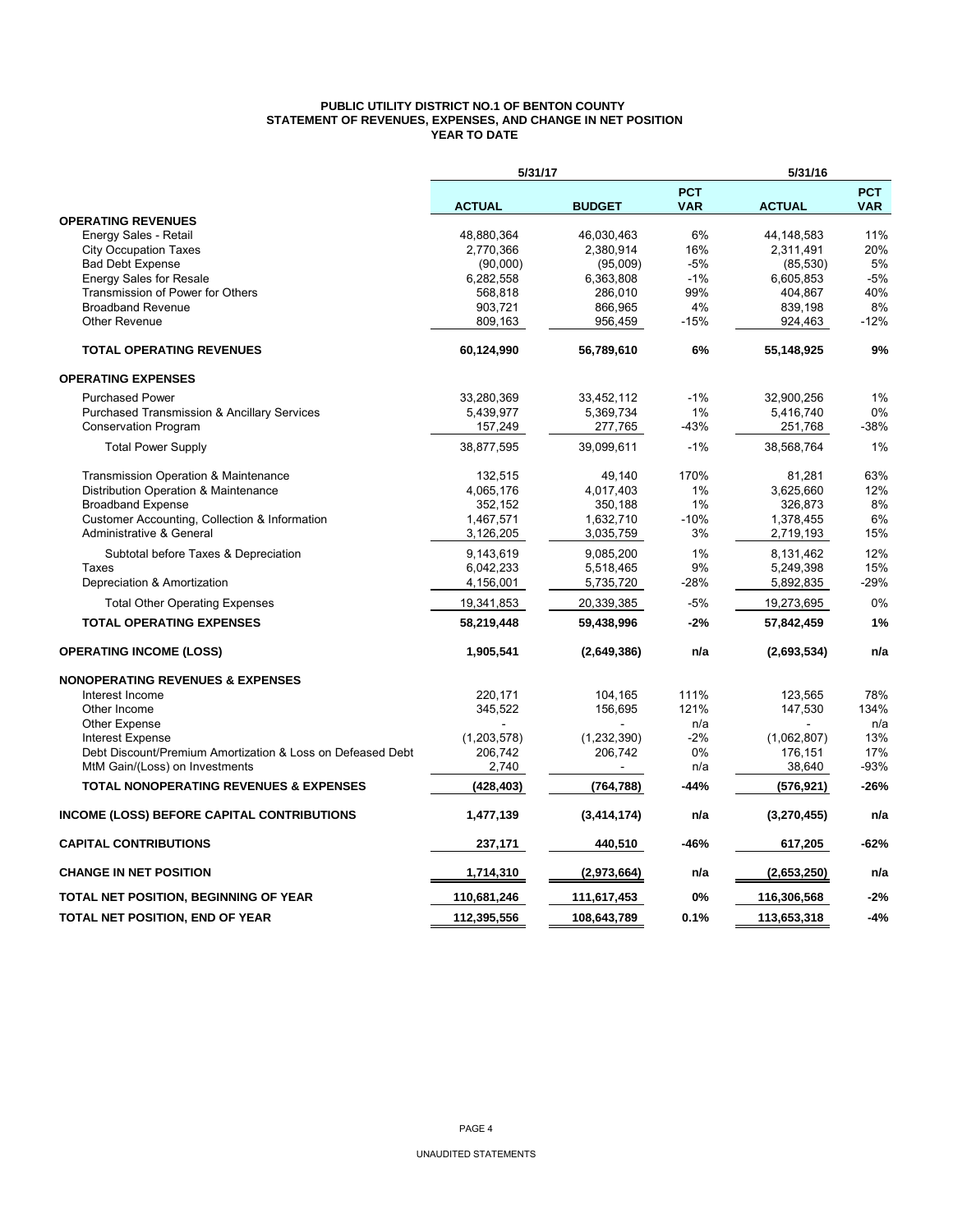#### **PUBLIC UTILITY DISTRICT NO. 1 OF BENTON COUNTY STATEMENT OF REVENUES, EXPENSES, AND CHANGE IN NET POSITION 2017 MONTHLY ACTIVITY**

|                                                                              | January                   | February          | March             | <b>April</b>              | May            | June | July | <b>August</b> | September | October | November | December | <b>Total</b>    |
|------------------------------------------------------------------------------|---------------------------|-------------------|-------------------|---------------------------|----------------|------|------|---------------|-----------|---------|----------|----------|-----------------|
| <b>OPERATING REVENUES</b>                                                    |                           |                   |                   |                           |                |      |      |               |           |         |          |          |                 |
| Energy Sales - Retail                                                        | \$12,877,280 \$10,163,012 |                   | \$7,899,029       | \$8,296,902               | \$9,644,141    |      |      |               |           |         |          |          | \$48,880,364    |
| <b>City Occupation Taxes</b>                                                 | 733,677                   | 658,463           | 558,477           | \$432,000                 | \$387,750      |      |      |               |           |         |          |          | \$2,770,367     |
| <b>Bad Debt Expense</b>                                                      | (22,000)                  | (19,000)          | (17,000)          | (\$15,000)                | (\$17,000)     |      |      |               |           |         |          |          | (\$90,000)      |
| <b>Energy Sales for Resale</b>                                               | 1,446,055                 | 1,178,034         | 1,925,081         | 1,078,855                 | 654,533        |      |      |               |           |         |          |          | 6,282,558       |
| Transmission of Power for Others                                             | 108,734                   | 134,027           | 133,857           | 107,976                   | 84,224         |      |      |               |           |         |          |          | 568,818         |
| <b>Broadband Revenue</b>                                                     | 176,959                   | 199,708           | 175,479           | 177,464                   | 174,111        |      |      |               |           |         |          |          | 903,721         |
| Other Electric Revenue                                                       | 545,143                   | 76,138            | 49,504            | 47,115                    | 91,263         |      |      |               |           |         |          |          | 809,163         |
| <b>TOTALOPERATING REVENUES</b>                                               | 15,865,848                | 12,390,382        | 10,724,427        | 10,125,312                | 11,019,022     |      |      |               |           |         |          |          | 60,124,991      |
| <b>OPERATING EXPENSES</b>                                                    |                           |                   |                   |                           |                |      |      |               |           |         |          |          |                 |
| <b>Purchased Power</b>                                                       | 8,154,138                 | 6,811,765         | 6,151,081         | 6,634,660                 | 5,528,725      |      |      |               |           |         |          |          | 33,280,369      |
| Purchased Transmission & Ancillary Services                                  | 1,131,119                 | 1,070,971         | 1,074,761         | 1,064,731                 | 1,098,395      |      |      |               |           |         |          |          | 5,439,977       |
| <b>Conservation Program</b>                                                  | 44,887                    | 113               | 4,894             | 121,547                   | (14, 192)      |      |      |               |           |         |          |          | 157,249         |
| <b>Total Power Supply</b>                                                    | 9,330,144                 | 7,882,849         | 7,230,736         | 7,820,938                 | 6,612,928      |      |      |               |           |         |          |          | 38,877,595      |
| Transmission Operation & Maintenance                                         | 4,750                     | 7,015             | 20,981            | 14,986                    | 84,782         |      |      |               |           |         |          |          | 132,514         |
| Distribution Operation & Maintenance                                         | 930,887                   | 733,370           | 730,260           | 768,110                   | 902,549        |      |      |               |           |         |          |          | 4,065,176       |
| <b>Broadband Expense</b>                                                     | 60,533                    | 84,130            | 40,023            | 31,398                    | 136,068        |      |      |               |           |         |          |          | 352,152         |
| Customer Accounting, Collection & Information                                | 231,037                   | 314,475           | 296,428           | 296,970                   | 328,660        |      |      |               |           |         |          |          | 1,467,570       |
| Administrative & General                                                     | 825,800                   | 528,202           | 499,401           | 563,829                   | 708,973        |      |      |               |           |         |          |          | 3,126,205       |
| Subtotal before Taxes & Depreciation                                         | 2,053,007                 | 1,667,192         | 1,587,093         | 1,675,293                 | 2,161,032      |      |      |               |           |         |          |          | 9,143,617       |
| Taxes                                                                        | 1,538,303                 | 1,369,962         | 1,155,928         | 985,185                   | 992,854        |      |      |               |           |         |          |          | 6,042,232       |
| Depreciation & Amortization                                                  | 831,104                   | 830,410           | 830,462           | 831,482                   | 832,544        |      |      |               |           |         |          |          | 4,156,002       |
|                                                                              |                           |                   |                   |                           |                |      |      |               |           |         |          |          |                 |
| <b>Total Other Operating Expenses</b>                                        | 4,422,414                 | 3,867,564         | 3,573,483         | 3,491,960                 | 3,986,430      |      |      |               |           |         |          |          | 19,341,851      |
| <b>TOTAL OPERATING EXPENSES</b>                                              | 13,752,558                | 11,750,413        | 10,804,219        | 11,312,898                | 10,599,358     |      |      |               |           |         |          |          | 58,219,446      |
| <b>OPERATING INCOME (LOSS)</b>                                               | 2,113,290                 | 639,969           | (79, 792)         | (1, 187, 586)             | 419,664        |      |      |               |           |         |          |          | 1,905,545       |
| <b>NONOPERATING REVENUES &amp; EXPENSES</b>                                  |                           |                   |                   |                           |                |      |      |               |           |         |          |          |                 |
| Interest Income                                                              | 35,989                    | 37,148            | 46,357            | 45,869                    | 54,809         |      |      |               |           |         |          |          | 220,172         |
| Other Income                                                                 | 31,346                    | 221,255           | 40,024            | 18,375                    | 34,521         |      |      |               |           |         |          |          | 345,521         |
| Other Expense                                                                | $\sim$                    | $\sim$            | $\sim$            | $\omega$                  | $\blacksquare$ |      |      |               |           |         |          |          |                 |
| <b>Interest Expense</b>                                                      | (241, 836)                | (239, 737)        | (236, 935)        | (245, 014)                | (240, 057)     |      |      |               |           |         |          |          | (1,203,579)     |
| Debt Discount & Expense Amortization                                         | 41,348                    | 41,348            | 41,348            | 41,348                    | 41,348         |      |      |               |           |         |          |          | 206,740         |
| MtM Gain/(Loss) on Investments<br>Loss in Joint Ventures/Special Assessments | 7,420                     | (2,050)<br>$\sim$ | (2,980)<br>$\sim$ | 14,580<br>$\sim$          | (14, 230)      |      |      |               |           |         |          |          | 2,740<br>$\sim$ |
|                                                                              |                           |                   |                   |                           |                |      |      |               |           |         |          |          |                 |
| TOTAL NONOPERATING REV/EXP                                                   | (125, 733)                | 57,964            | (112, 186)        | (124, 842)                | (123, 609)     |      |      |               |           |         |          |          | (428, 406)      |
| INCOME (LOSS) BEFORE CAPITAL CONTRIBUTIONS                                   | 1,987,557                 | 697,933           | (191, 978)        | (1,312,428)               | 296,055        |      |      |               |           |         |          |          | 1,477,139       |
| <b>CAPITAL CONTRIBUTIONS</b>                                                 | 28,676                    | 10,648            | 36,169            | 44,889                    | 116,790        |      |      |               |           |         |          |          | 237,172         |
| <b>CHANGE IN NET POSITION</b>                                                | \$2,016,233               | \$708,581         |                   | (\$155,809) (\$1,267,539) | \$412,845      | \$0  | \$0  | \$0           | \$0       | \$0     | \$0      | \$0      | 1,714,311       |
|                                                                              |                           |                   |                   |                           | PAGE 5         |      |      |               |           |         |          |          |                 |

PAGE 5 UNAUDITED STATEMENTS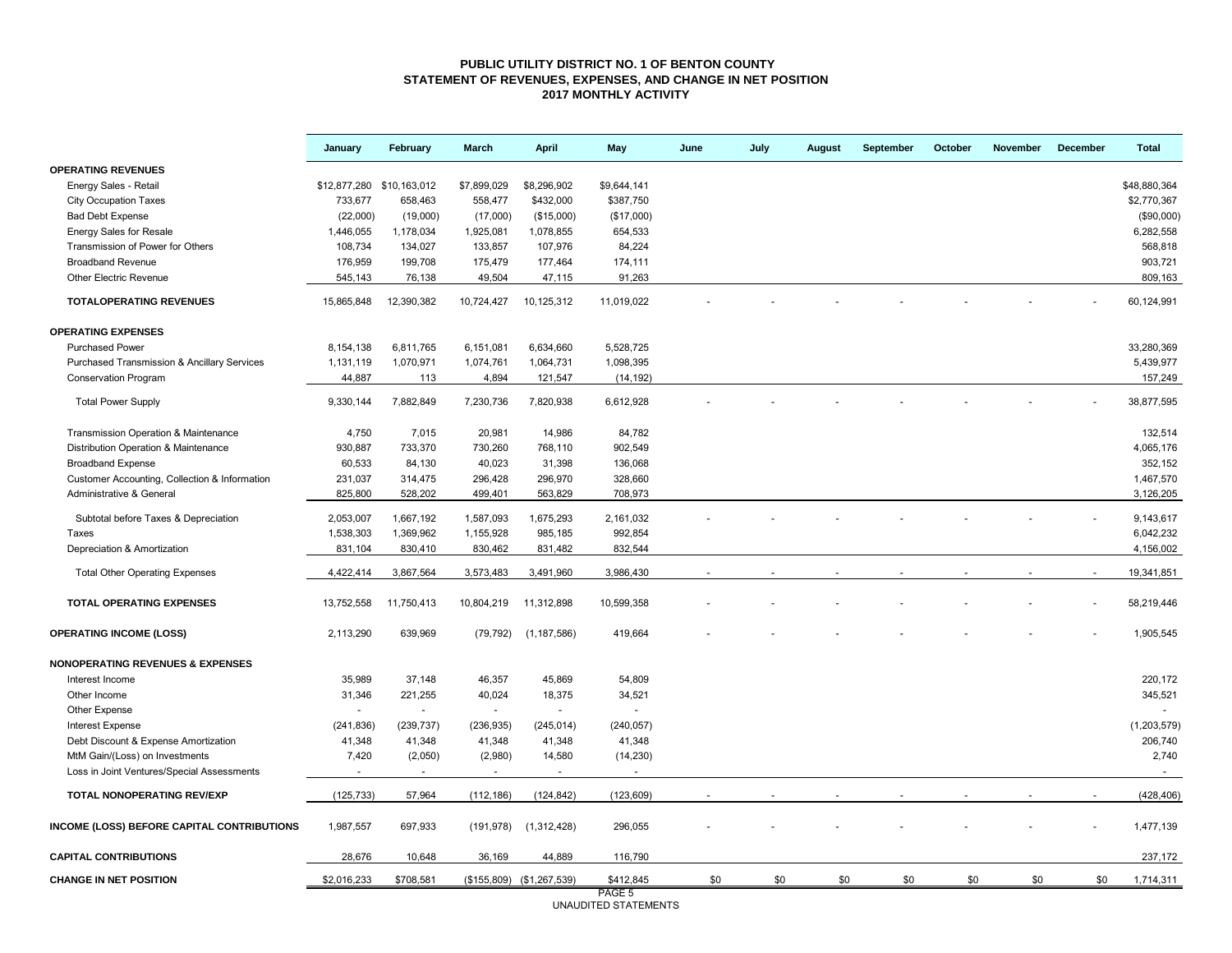## **PUBLIC UTILITY DISTRICT NO. 1 OF BENTON COUNTY COMPARATIVE STATEMENT OF NET POSITION ASSETS AND DEFERRED OUTFLOWS OF RESOURCES**

|                                                               |                       |                     | Increase/(Decrease) |         |  |  |
|---------------------------------------------------------------|-----------------------|---------------------|---------------------|---------|--|--|
|                                                               | 5/31/2017             | 5/31/2016           | <b>Amount</b>       | Percent |  |  |
| <b>ASSETS</b>                                                 |                       |                     |                     |         |  |  |
|                                                               |                       |                     |                     |         |  |  |
| <b>CURRENT ASSETS</b>                                         |                       |                     |                     |         |  |  |
| Cash & Cash Equivalents                                       |                       |                     |                     |         |  |  |
| Unrestricted Cash & Cash Equivalents                          | 7,890,163             | \$27,426,090        | (\$19,535,927)      |         |  |  |
| <b>Restricted Construction Account</b>                        |                       |                     |                     |         |  |  |
| Investments                                                   | 19,917,630            | 1,872,883           | 18,044,747          |         |  |  |
| Designated Debt Service Reserve Fund                          | 3,032,152             | 3,056,020           | (23, 868)           |         |  |  |
| Designated Power Market Voltly                                | 3,300,000             | 3,300,000           |                     |         |  |  |
| Designated Special Capital Rsv                                | 16,863,084            | 5,300,000           | 11,563,084          |         |  |  |
| <b>Designated Customer Deposits</b>                           | 1,400,000             | 1,400,000           |                     |         |  |  |
| Accounts Receivable, net                                      | 10,378,244            | 8,566,468           | 1,811,776           |         |  |  |
| <b>BPA Prepay Receivable</b>                                  | 600,000               | 600,000             |                     |         |  |  |
| Accrued Interest Receivable                                   | 101,121               | 33,359              | 67,762              |         |  |  |
| Wholesale Power Receivable                                    | 514,882               | 557,440             | (42, 558)           |         |  |  |
| <b>Accrued Unbilled Revenue</b>                               | 3,000,000             | 2,100,000           | 900,000             |         |  |  |
| <b>Inventory Materials &amp; Supplies</b>                     | 5,717,295             | 5,246,788           | 470,507             |         |  |  |
| Prepaid Expenses & Option Premiums                            | 316,831               | 410,574             | (93, 743)           |         |  |  |
| <b>Total Current Assets</b>                                   | 73,031,401            | 59,869,622          | 13,161,779          | 22%     |  |  |
| <b>NONCURRENT ASSETS</b>                                      |                       |                     |                     |         |  |  |
|                                                               |                       |                     |                     |         |  |  |
| <b>Restricted Bond Reserve Fund</b>                           | 1,107,865             | 1,083,997           | 23,868              |         |  |  |
| <b>Other Receivables</b>                                      | 97,191                | 96,377              | 814                 |         |  |  |
| Unamortized Debt Expense                                      |                       |                     | $\overline{a}$      |         |  |  |
| <b>Preliminary Surveys</b>                                    | 50.491                | 64,387              | (13, 896)           |         |  |  |
| <b>BPA Prepay Receivable</b>                                  | 6,200,000             | 6,800,000           | (600,000)           |         |  |  |
| Deferred Purchased Power Costs                                | 7,215,230             | 8,840,524           | (1,625,294)         |         |  |  |
|                                                               | 14,670,777            | 16,885,285          | (1,614,508)         | $-13%$  |  |  |
| <b>Utility Plant</b>                                          |                       |                     |                     |         |  |  |
| Land and Intangible Plant                                     | 3,501,945             | 3,462,810           | 39,135              |         |  |  |
| <b>Electric Plant in Service</b>                              | 307,289,724           | 297,561,035         | 9,728,689           |         |  |  |
| Construction Work in Progress                                 | 6,276,340             | 4,355,625           | 1,920,715           |         |  |  |
| <b>Accumulated Depreciation</b>                               | (192,466,531)         | (185,092,442)       | (7, 374, 089)       |         |  |  |
| <b>Net Utility Plant</b>                                      | 124,601,479           | 120,287,028         | 4,314,451           | 4%      |  |  |
| <b>Total Noncurrent Assets</b>                                | 139,272,256           | 137, 172, 313       | 2,099,943           | 2%      |  |  |
| <b>Total Assets</b>                                           | 212,303,656           | 197,041,935         | 15,261,721          | 8%      |  |  |
| DEFERRED OUTFLOWS OF RESOURCES                                |                       |                     |                     |         |  |  |
|                                                               |                       |                     |                     |         |  |  |
| Unamortized Loss on Defeased Debt<br>Pension Deferred Outflow | (9, 141)<br>2,019,756 | 73,562<br>1,303,577 | (82, 703)           |         |  |  |
| Accumulated Decrease in Fair Value of Hedging Derivatives     | 809,205               |                     | 716,179             |         |  |  |
|                                                               |                       | 1,915,512           | (1, 106, 307)       |         |  |  |
| <b>Total Deferred Outflows of Resources</b>                   | 2,819,820             | 3,292,651           | (472, 831)          |         |  |  |
|                                                               |                       |                     |                     |         |  |  |
| TOTAL ASSETS & DEFERRED OUTFLOWS OF RESOURCES                 | 215,123,476           | 200,334,586         | 14,788,890          | 7%      |  |  |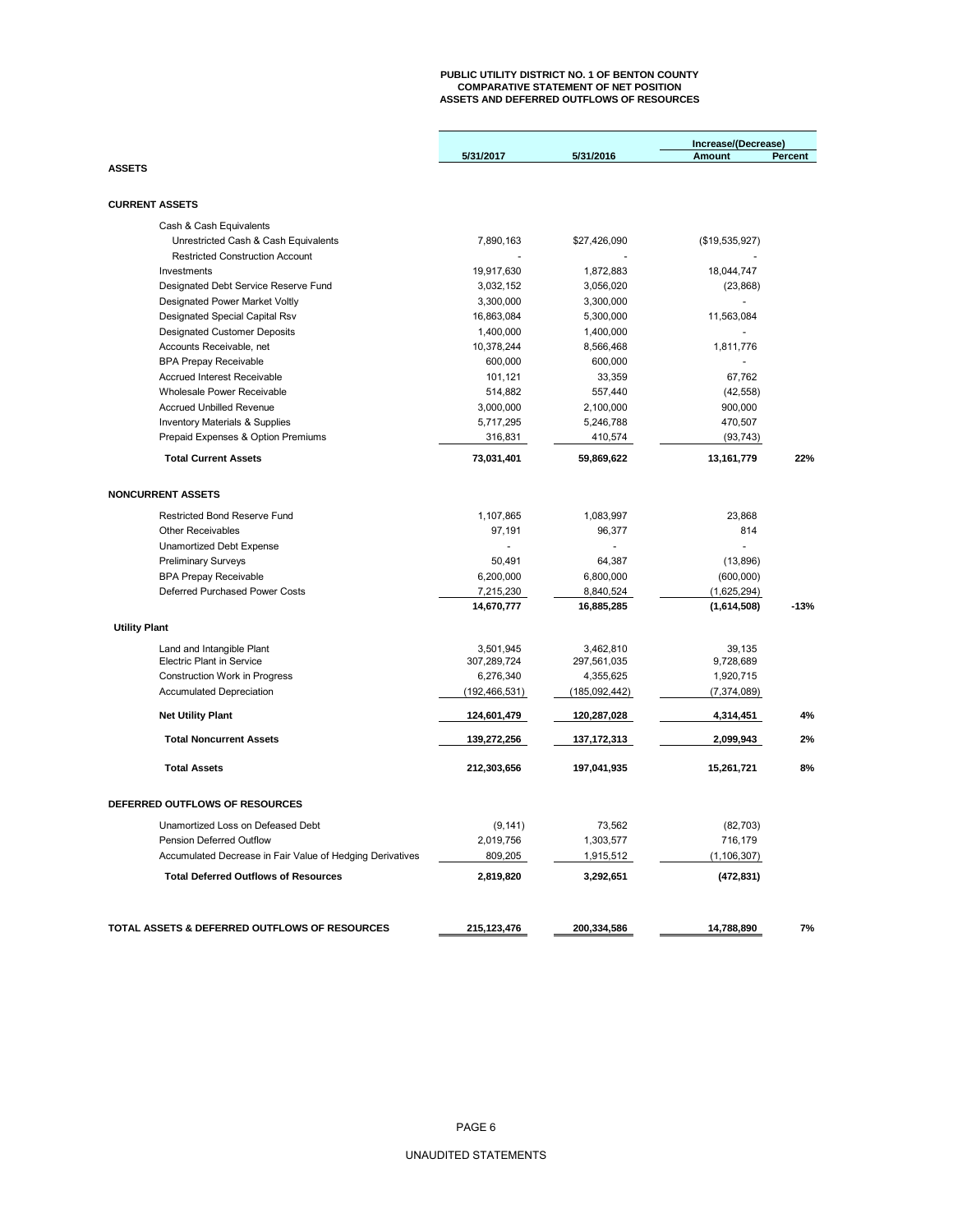# **PUBLIC UTILITY DISTRICT NO. 1 OF BENTON COUNTY COMPARATIVE STATEMENT OF NET POSITION LIABILITIES AND DEFERRED INFLOWS OF RESOURCES**

|                                                           | 5/31/2017               | 5/31/2016               | Increase/(Decrease)<br>Amount | Percent |
|-----------------------------------------------------------|-------------------------|-------------------------|-------------------------------|---------|
| <b>LIABILITIES</b>                                        |                         |                         |                               |         |
| <b>CURRENT LIABILITIES</b>                                |                         |                         |                               |         |
| <b>Warrants Outstanding</b>                               |                         | \$197,784               | (\$197,784)                   |         |
| <b>Accounts Payable</b>                                   | 7,610,521               | 7,619,653               | (9, 132)                      |         |
| <b>Customer Deposits</b>                                  | 1,531,580               | 1,443,740               | 87,840                        |         |
| <b>Accrued Taxes Payable</b>                              | 1,888,413               | 1,747,966               | 140,447                       |         |
| Other Current & Accrued Liabilities                       | 2,824,210               | 1,508,580               | 1,315,630                     |         |
| Accrued Interest Payable                                  | 227,181                 | 198,991                 | 28,190                        |         |
| Revenue Bonds, Current Portion                            | 3,045,000               | 2,920,000               | 125,000                       |         |
| <b>Total Current Liabilities</b>                          | 17,126,903              | 15,636,714              | 1,490,189                     | 10%     |
| <b>NONCURRENT LIABILITIES</b>                             |                         |                         |                               |         |
| 2010 Bond Issue                                           | 17,345,000              | 17,345,000              |                               |         |
| 2011 Bond Issue                                           |                         |                         |                               |         |
| 2016 Bond Issue                                           | 17,090,000              | 29,470,000              | (12,380,000)                  |         |
| Unamortized Premium & Discount                            | 22,470,000              |                         | 22,470,000                    |         |
|                                                           | 4,631,776               | 2,914,060               | 1,717,716                     |         |
| Pension Liability                                         | 13,019,386              | 11,212,267              | 1,807,119                     |         |
| Deferred Revenue                                          | 1,234,587               | 355,538                 | 879,049                       |         |
| <b>BPA Prepay Incentive Credit</b>                        | 1,827,599               | 1,988,855               | (161, 256)                    |         |
| <b>Other Liabilities</b>                                  | 1,240,827               | 3,814,321               | (2, 573, 494)                 |         |
| <b>Total Noncurrent Liabilities</b>                       | 78,859,175              | 67,100,041              | 1,669,134                     | 18%     |
| <b>Total Liabilities</b>                                  | 95,986,079              | 82,736,755              | 3,159,324                     | 16%     |
| DEFERRED INFLOWS OF RESOURCES                             |                         |                         |                               |         |
| Pension Deferred Inflow                                   | 245,673                 | 1,754,229               | (1,508,556)                   |         |
| Accumulated Increase in Fair Value of Hedging Derivatives | 1,141,562               | 2,188,456               | (1,046,894)                   |         |
| <b>Total Deferred Inflows of Resources</b>                | 1,387,235               | 3,942,685               | (2,555,450)                   | $-65%$  |
| <b>NET POSITION</b>                                       |                         |                         |                               |         |
|                                                           |                         |                         |                               |         |
| Net Investment in Capital Assets                          | 60,010,562              | 67,711,531              | (7,700,969)                   |         |
| <b>Restricted for Debt Service</b><br>Unrestricted        | 1,107,865<br>56,631,736 | 1,083,997<br>44,859,618 | 23,868<br>11,772,118          |         |
| <b>Total Net Position</b>                                 | 117,750,162             | 113,655,146             | 4,095,016                     | 4%      |
|                                                           |                         |                         |                               |         |
| TOTAL NET POSITION, LIABILITIES AND                       |                         |                         |                               |         |
| DEFERRED INFLOWS OF RESOURCES                             | 215,123,476             | 200,334,586             | 14,788,890                    | 7%      |
| <b>CURRENT RATIO:</b>                                     | 4.26:1                  | 3.83:1                  |                               |         |
| (Current Assets / Current Liabilities)                    |                         |                         |                               |         |
| <b>WORKING CAPITAL:</b>                                   | 55,904,497              | \$44,232,908            | \$11,671,589                  | 26%     |
| (Current Assets less Current Liabilities)                 |                         |                         |                               |         |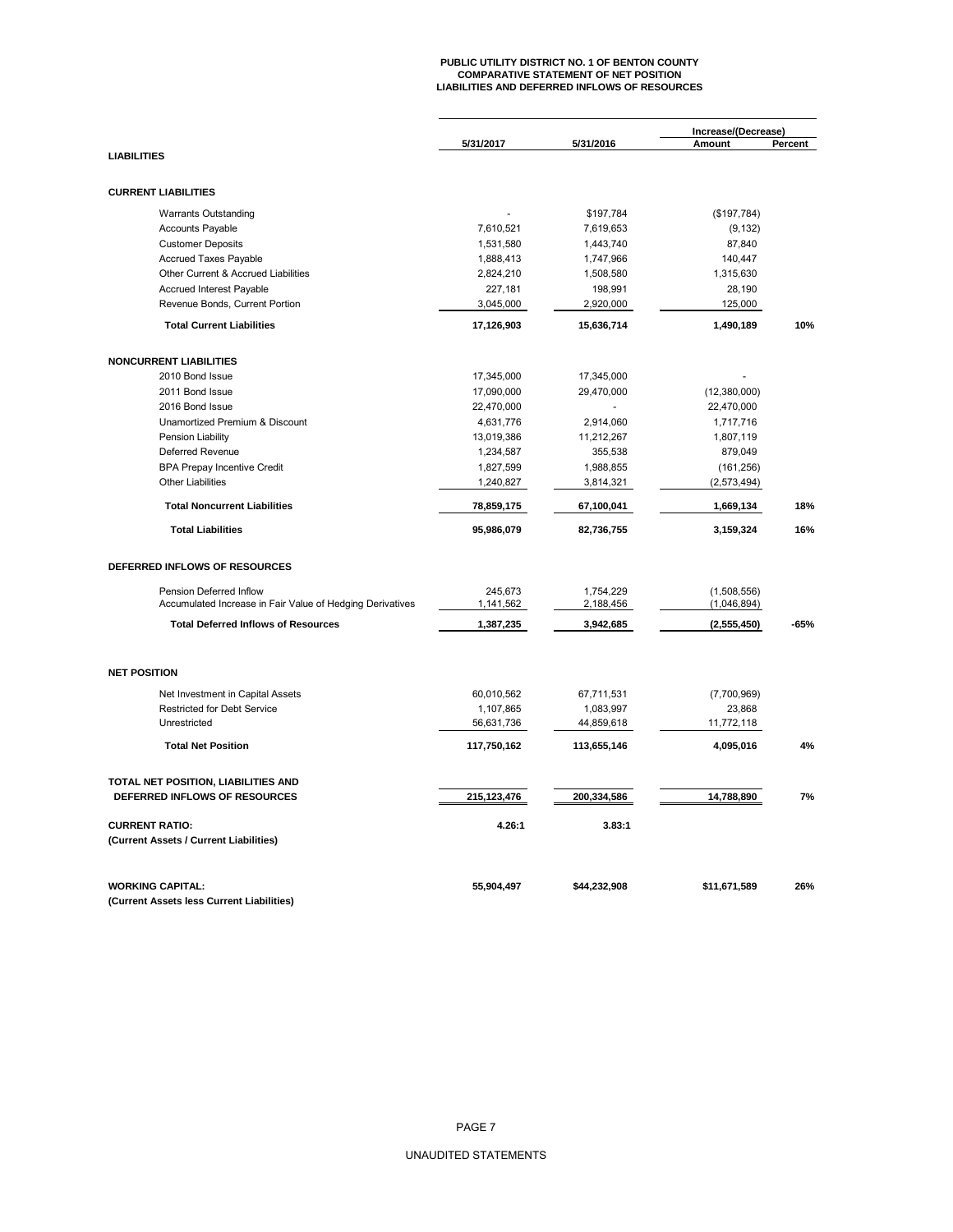#### **PUBLIC UTILITY DISTRICT NO. 1 OF BENTON COUNTY ENERGY STATISTICAL DATA CURRENT MONTH**

|                                                                                                            | 5/31/2017                 |                           |                          | 5/31/2016                 |                          |
|------------------------------------------------------------------------------------------------------------|---------------------------|---------------------------|--------------------------|---------------------------|--------------------------|
|                                                                                                            | <b>ACTUAL</b>             | <b>BUDGET</b>             | <b>PCT</b><br><b>VAR</b> | <b>ACTUAL</b>             | <b>PCT</b><br><b>VAR</b> |
| <b>ENERGY SALES RETAIL - REVENUE</b>                                                                       |                           |                           |                          |                           |                          |
| Residential                                                                                                | 3,577,809                 | \$3,575,296               | 0%                       | \$3,272,202               | 9%                       |
| <b>Small General Service</b>                                                                               | 652,755                   | 680,270                   | $-4%$                    | 641,081                   | 2%                       |
| <b>Medium General Service</b>                                                                              | 920,753                   | 878,565                   | 5%                       | 854,290                   | 8%                       |
| Large General Service                                                                                      | 1,073,991                 | 1,022,358                 | 5%                       | 998,876                   | 8%                       |
| Large Industrial                                                                                           | 331,112                   | 298,168                   | 11%<br>$-7%$             | 216,390                   | 53%<br>1%                |
| Small Irrigation<br>Large Irrigation                                                                       | 114,258<br>2,918,194      | 122,399<br>3,470,620      | $-16%$                   | 113,082<br>3,134,292      | -7%                      |
| <b>Street Lights</b>                                                                                       | 17,482                    | 17,438                    | 0%                       | 17,065                    | 2%                       |
| <b>Security Lights</b>                                                                                     | 21,607                    | 23,920                    | $-10%$                   | 21,608                    | 0%                       |
| <b>Unmetered Accounts</b>                                                                                  | 16,182                    | 16,682                    | $-3%$                    | 15,594                    | 4%                       |
| <b>Billed Revenues Before Taxes &amp; Unbilled Revenue</b>                                                 | \$9,644,143               | \$10,105,716              | -5%                      | \$9,284,482               | 4%                       |
| <b>Unbilled Revenue</b>                                                                                    |                           |                           | n/a                      | (500,000)                 | n/a                      |
| <b>Energy Sales Retail Subtotal</b>                                                                        | \$9,644,143               | \$10,105,716              | -5%                      | \$8,784,482               | 10%                      |
| <b>City Occupation Taxes</b>                                                                               | 387,749                   | 477,124                   | $-19%$                   | 365.692                   | 6%                       |
| Bad Debt Expense (reduced from 0.18% to 0.16% of retail sales in Jan 2017)<br><b>TOTAL SALES - REVENUE</b> | (17,000)<br>\$10,014,892  | (19,039)<br>\$10,563,801  | $-11%$<br>-5%            | (18,000)<br>\$9,132,174   | -6%<br>10%               |
|                                                                                                            |                           |                           |                          |                           |                          |
| <b>ENERGY SALES RETAIL - kWh</b>                                                                           |                           |                           |                          |                           |                          |
| Residential                                                                                                | 40,454,502                | 40,647,068                | 0%                       | 38,721,341                | 4%                       |
| <b>Small General Service</b>                                                                               | 8,910,557                 | 9,267,323                 | $-4%$                    | 9,217,514                 | -3%                      |
| Medium General Service                                                                                     | 14, 157, 015              | 13,723,297                | 3%                       | 13,879,726                | 2%                       |
| Large General Service                                                                                      | 18,241,931                | 17,409,298                | 5%                       | 17,583,712                | 4%                       |
| Large Industrial                                                                                           | 4,342,280                 | 5,853,239                 | $-26%$                   | 4,192,375                 | 4%                       |
| Small Irrigation                                                                                           | 1,701,606                 | 2,291,253                 | $-26%$                   | 2,203,347                 | $-23%$                   |
| Large Irrigation<br><b>Street Lights</b>                                                                   | 54,086,389<br>211,253     | 66,659,835<br>224,006     | $-19%$<br>$-6%$          | 66,290,382<br>211,235     | $-18%$<br>0%             |
| <b>Security Lights</b>                                                                                     | 91,424                    | 115,080                   | $-21%$                   | 101,382                   | $-10%$                   |
| <b>Unmetered Accounts</b>                                                                                  | 253,715                   | 251,628                   | 1%                       | 257,045                   | $-1%$                    |
| <b>TOTAL kWh BILLED</b>                                                                                    | 142,450,672               | 156,442,028               | -9%                      | 152,658,059               | -7%                      |
|                                                                                                            |                           |                           |                          |                           |                          |
| <b>NET POWER COST</b>                                                                                      |                           |                           |                          |                           |                          |
| <b>BPA Power Costs</b>                                                                                     |                           |                           |                          |                           |                          |
| Slice                                                                                                      | 2,825,681                 | \$2,805,001               | 1%                       | \$2,890,237               | $-2%$                    |
| <b>Block</b><br>Subtotal                                                                                   | 1,368,458<br>4,194,139    | 1,394,050<br>4,199,051    | $-2%$<br>0%              | 1,347,738<br>4,237,975    | 2%<br>$-1%$              |
| <b>Other Power Purchases</b>                                                                               | 692,314                   | 718,077                   | $-4%$                    | 963,304                   | $-28%$                   |
| Frederickson                                                                                               | 642,272                   | 643,481                   | 0%                       | 732,216                   | $-12%$                   |
| Transmission                                                                                               | 775,563                   | 757,170                   | 2%                       | 763,097                   | 2%                       |
| Ancillary                                                                                                  | 322,832                   | 336,087                   | $-4%$                    | 332,360                   | $-3%$                    |
| <b>Conservation Program</b>                                                                                | (14, 192)                 | 55,553                    | $-126%$                  | 22,082                    | $-164%$                  |
| <b>Gross Power Costs</b><br>Less Sales for Resale-Energy                                                   | 6,612,928                 | 6,709,419                 | $-1%$<br>24%             | 7,051,034                 | $-6%$                    |
| Less Sales for Resale-Gas                                                                                  | (654, 533)                | (526, 100)                | n/a                      | (947, 209)<br>(99, 795)   | $-31%$<br>n/a            |
| Less Transmission of Power for Others                                                                      | (84, 224)                 | (57, 202)                 | 47%                      | (67,768)                  | 24%                      |
| <b>NET POWER COSTS</b>                                                                                     | \$5,874,171               | \$6,126,117               | $-4%$                    | 5,936,262                 | $-1%$                    |
|                                                                                                            |                           |                           |                          |                           |                          |
| <b>NET POWER - kWh</b>                                                                                     |                           |                           |                          |                           |                          |
| <b>BPA Power</b>                                                                                           |                           |                           |                          |                           |                          |
| Slice                                                                                                      | 117,192,000               | 102,782,000               | 14%                      | 107,275,000               | 9%                       |
| <b>Block</b><br>Subtotal                                                                                   | 80,474,000<br>197,666,000 | 80,679,000<br>183,461,000 | 0%<br>8%                 | 79,820,000<br>187,095,000 | 1%<br>6%                 |
| <b>Other Power Purchases</b>                                                                               | 25,283,000                | 4,941,000                 | >200%                    | 31,067,000                | 19%                      |
| Frederickson                                                                                               |                           |                           | n/a                      | 51,000                    | n/a                      |
| Gross Power kWh                                                                                            | 222,949,000               | 188,402,000               | 18%                      | 218,213,000               | 2%                       |
| Less Sales for Resale                                                                                      | (62, 381, 000)            | (22, 594, 000)            | >200%                    | (51,607,000)              | 21%                      |
| Less Transmission Losses/Imbalance                                                                         | (4,962,000)               | (2,497,000)               | 99%                      | (2,816,000)               | 76%                      |
| <b>NET POWER - kWh</b>                                                                                     | 155,606,000               | 163,311,000               | -5%                      | 163,790,000               | -5%                      |
| <b>COST PER MWh: (dollars)</b>                                                                             |                           |                           |                          |                           |                          |
| Gross Power Cost (average)                                                                                 | \$29.66                   | \$35.61                   | $-17%$                   | \$32.31                   | -8%                      |
| Net Power Cost                                                                                             | \$37.75                   | \$37.51                   | 1%                       | \$36.24                   | 4%                       |
| <b>BPA Power Cost</b>                                                                                      | \$21.22                   | \$22.89                   | -7%                      | \$22.65                   | -6%                      |
| Sales for Resale                                                                                           | \$10.49                   | \$16.42                   | $-36%$                   | \$18.35                   | -43%                     |
|                                                                                                            |                           |                           |                          |                           |                          |
| <b>ACTIVE SERVICE LOCATIONS:*</b>                                                                          |                           |                           |                          |                           |                          |
| Residential                                                                                                | 43,780                    |                           |                          | 43.070                    | 2%                       |
| <b>Small General Service</b><br>Medium General Service                                                     | 4,963<br>781              |                           |                          | 4,893<br>766              | 1%<br>2%                 |
| Large General Service                                                                                      | 160                       |                           |                          | 157                       | 2%                       |
| Large Industrial                                                                                           | 5                         |                           |                          | 5                         | 0%                       |
| Small Irrigation                                                                                           | 558                       |                           |                          | 558                       | 0%                       |
| Large Irrigation                                                                                           | 433                       |                           |                          | 233                       | 86%                      |
| <b>Street Lights</b>                                                                                       | 9                         |                           |                          | 9                         | 0%                       |
| <b>Security Lights</b><br><b>Unmetered Accounts</b>                                                        | 1,944<br>378              |                           |                          | 1,474                     | 32%<br>4%                |
| <b>TOTAL</b>                                                                                               | 53,011                    |                           |                          | 364<br>51,529             | 3%                       |
|                                                                                                            |                           |                           |                          |                           |                          |

\*Due to implementation of a new Customer Information System in March 2017, active service locations are being reported. Prior to this change, service<br>agreements were being reported which could have multiple service locati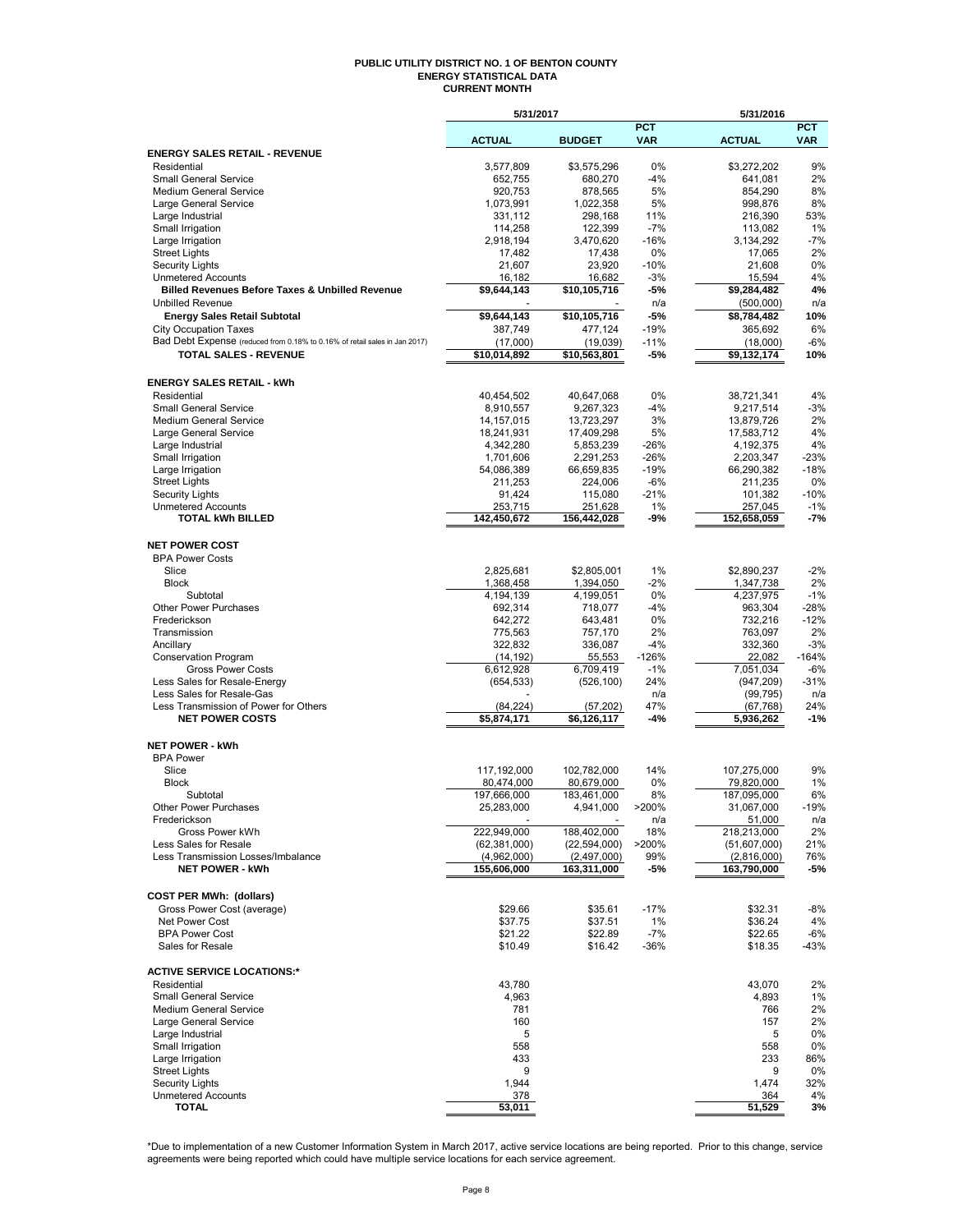#### **PUBLIC UTILITY DISTRICT NO. 1 OF BENTON COUNTY ENERGY STATISTICAL DATA YEAR TO DATE**

|                                                                                         | 5/31/2017                  |                            |                          | 5/31/2016                  |                          |
|-----------------------------------------------------------------------------------------|----------------------------|----------------------------|--------------------------|----------------------------|--------------------------|
|                                                                                         | <b>ACTUAL</b>              | <b>BUDGET</b>              | <b>PCT</b><br><b>VAR</b> | <b>ACTUAL</b>              | <b>PCT</b><br><b>VAR</b> |
| <b>ENERGY SALES RETAIL - REVENUE</b>                                                    |                            |                            |                          |                            |                          |
| Residential                                                                             | 30,247,057                 | \$26,149,387               | 16%                      | \$23,682,732               | 28%                      |
| <b>Small General Service</b>                                                            | 3,940,447                  | 3,655,770                  | 8%                       | 3,425,971                  | 15%                      |
| <b>Medium General Service</b>                                                           | 5,286,461                  | 4,998,316                  | 6%                       | 4,796,185                  | 10%                      |
| Large General Service<br>Large Industrial                                               | 5,663,533<br>1,471,893     | 5,457,475<br>1,484,915     | 4%<br>-1%                | 5,260,501<br>1,293,937     | 8%<br>14%                |
| Small Irrigation                                                                        | 182,222                    | 241,212                    | -24%                     | 313,446                    | $-42%$                   |
| Large Irrigation                                                                        | 4,209,015                  | 6,153,579                  | $-32%$                   | 7,401,111                  | $-43%$                   |
| <b>Street Lights</b>                                                                    | 87,407                     | 87,190                     | 0%                       | 88,763                     | $-2%$                    |
| <b>Security Lights</b>                                                                  | 111,425                    | 119,600                    | $-7%$                    | 107,935                    | 3%<br>4%                 |
| <b>Unmetered Accounts</b><br><b>Billed Revenues Before Taxes &amp; Unbilled Revenue</b> | 80,910<br>\$51,280,370     | 83,019<br>\$48,430,463     | $-3%$<br>6%              | 78,003<br>\$46,448,583     | 10%                      |
| <b>Unbilled Revenue</b>                                                                 | (2,400,000)                | (2,400,000)                | 0%                       | (2,300,000)                | 4%                       |
| <b>Energy Sales Retail Subtotal</b>                                                     | \$48,880,370               | \$46,030,463               | 6%                       | \$44,148,583               | 11%                      |
| <b>City Occupation Taxes</b>                                                            | 2,770,366                  | 2,380,914                  | 16%                      | 2,311,491                  | 20%                      |
| Bad Debt Expense (reduced from 0.18% to 0.16% of retail sales in Jan 2017)              | (90,000)                   | (95,009)                   | -5%                      | (85, 530)                  | 5%                       |
| <b>TOTAL SALES - REVENUE</b>                                                            | \$51,560,736               | \$48,316,368               | 7%                       | \$46,374,544               | 11%                      |
|                                                                                         |                            |                            |                          |                            |                          |
| <b>ENERGY SALES RETAIL - kWh</b><br>Residential                                         |                            | 320,621,839                | 17%                      |                            | 25%                      |
| <b>Small General Service</b>                                                            | 375,544,729<br>54,968,158  | 50,423,237                 | 9%                       | 300,258,544<br>49,596,453  | 11%                      |
| <b>Medium General Service</b>                                                           | 75,771,365                 | 72,362,147                 | 5%                       | 71,963,800                 | 5%                       |
| Large General Service                                                                   | 90,367,754                 | 86,579,617                 | 4%                       | 87,170,654                 | 4%                       |
| Large Industrial                                                                        | 26,694,070                 | 29,308,181                 | -9%                      | 26,505,581                 | 1%                       |
| Small Irrigation                                                                        | 2,414,095                  | 3,950,427                  | -39%                     | 4,280,464                  | -44%                     |
| Large Irrigation                                                                        | 73,888,822                 | 111,340,896                | $-34%$                   | 121,430,312                | $-39%$                   |
| <b>Street Lights</b><br><b>Security Lights</b>                                          | 1,056,361<br>476,502       | 1,190,041<br>576,009       | $-11%$<br>$-17%$         | 1,110,509<br>554,270       | $-5%$<br>$-14%$          |
| <b>Unmetered Accounts</b>                                                               | 1,268,975                  | 1,252,254                  | 1%                       | 1,285,225                  | $-1%$                    |
| <b>TOTAL kWh BILLED</b>                                                                 | 702,450,831                | 677,604,647                | 4%                       | 664,155,812                | 6%                       |
|                                                                                         |                            |                            |                          |                            |                          |
| <b>NET POWER COST</b>                                                                   |                            |                            |                          |                            |                          |
| <b>BPA Power Costs</b><br>Slice                                                         |                            |                            |                          |                            | $-1%$                    |
| <b>Block</b>                                                                            | \$14,128,405<br>10,779,940 | \$14,025,006<br>10,893,693 | 1%<br>$-1%$              | \$14,263,066<br>10,625,989 | 1%                       |
| Subtotal                                                                                | \$24,908,345               | \$24,918,699               | 0%                       | \$24,889,055               | 0%                       |
| <b>Other Power Purchases</b>                                                            | 3,744,173                  | 4,885,572                  | -23%                     | 3,302,993                  | 13%                      |
| Frederickson                                                                            | 4,627,853                  | 3,647,836                  | 27%                      | 4,708,208                  | $-2%$                    |
| Transmission                                                                            | 3,848,039                  | 3,785,850                  | 2%                       | 3,813,400                  | 1%                       |
| Ancillary                                                                               | 1,591,937                  | 1,583,884                  | 1%                       | 1,603,340                  | $-1%$                    |
| Generation<br><b>Conservation Program</b>                                               | 157,247                    | 277,765                    | n/a<br>-43%              | 251,768                    | n/a<br>$-38%$            |
| <b>Gross Power Costs</b>                                                                | \$38,877,594               | \$39,099,606               | $-1%$                    | \$38,568,764               | 1%                       |
| Less Sales for Resale-Energy                                                            | (5,748,077)                | (6, 363, 807)              | -10%                     | (6, 286, 263)              | $-9%$                    |
| Less Sales for Resale-Gas                                                               | (534, 481)                 |                            | n/a                      | (319, 590)                 | 67%                      |
| Less Transmission of Power for Others                                                   | (568, 818)                 | (286,010)                  | 99%                      | (404, 867)                 | 40%                      |
| <b>NET POWER COSTS</b>                                                                  | \$32,026,218               | \$32,449,789               | -1%                      | \$31.558.044               | 1%                       |
| <b>NET POWER - kWh</b>                                                                  |                            |                            |                          |                            |                          |
| <b>BPA Power</b>                                                                        |                            |                            |                          |                            |                          |
| Slice                                                                                   | 570,860,000                | 481,671,000                | 19%                      | 513,604,000                | 11%                      |
| <b>Block</b>                                                                            | 345,271,000                | 345,639,000                | 0%                       | 341,956,000                | 1%                       |
| Subtotal                                                                                | 916,131,000                | 827,310,000                | 11%                      | 855,560,000                | 7%                       |
| Other Power Purchases<br>Frederickson                                                   | 81,671,000<br>32,400,000   | 24,342,000<br>0            | >200%                    | 93,097,000<br>37,224,000   | $-12%$<br>$-13%$         |
| Gross Power kWh                                                                         | 1,030,202,000              | 851,652,000                | n/a<br>21%               | 985,881,000                | 4%                       |
| Less Sales for Resale                                                                   | (315, 232, 000)            | (209, 661, 000)            | 50%                      | (314, 283, 000)            | 0%                       |
| Less Transmission Losses/Imbalance                                                      | (14, 897, 000)             | (12,050,000)               | 24%                      | (9,981,000)                | 49%                      |
| <b>NET POWER - kWh</b>                                                                  | 700,073,000                | 629,941,000                | 11%                      | 661,617,000                | 6%                       |
|                                                                                         |                            |                            |                          |                            |                          |
| <b>COST PER MWh: (dollars)</b>                                                          |                            |                            |                          |                            |                          |
| Gross Power Cost (average)<br>Net Power Cost                                            | \$37.74<br>\$45.75         | \$45.91<br>\$51.51         | $-18%$<br>$-11%$         | \$39.12<br>\$47.70         | -4%<br>-4%               |
| <b>BPA Power Cost</b>                                                                   | \$27.19                    | \$30.12                    | $-10%$                   | \$29.09                    | -7%                      |
| Sales for Resale                                                                        | \$18.23                    | \$22.90                    | $-20%$                   | \$20.00                    | -9%                      |
|                                                                                         |                            |                            |                          |                            |                          |
| <b>AVERAGE ACTIVE SERVICE LOCATIONS:*</b><br>Residential                                | 43,696                     |                            |                          | 42,898                     | 2%                       |
| <b>Small General Service</b>                                                            | 4,957                      |                            |                          | 4,885                      | 1%                       |
| Medium General Service                                                                  | 779                        |                            |                          | 763                        | 2%                       |
| Large General Service                                                                   | 160                        |                            |                          | 155                        | 3%                       |
| Large Industrial                                                                        | 5                          |                            |                          | 5                          | 0%                       |
| Small Irrigation                                                                        | 556                        |                            |                          | 556                        | 0%                       |
| Large Irrigation                                                                        | 348<br>9                   |                            |                          | 232<br>9                   | 50%                      |
| <b>Street Lights</b><br><b>Security Lights</b>                                          | 1,759                      |                            |                          | 1,477                      | 0%<br>19%                |
| <b>Unmetered Accounts</b>                                                               | 373                        |                            |                          | 364                        | 3%                       |
| <b>TOTAL</b>                                                                            | 52,641                     |                            |                          | 51,344                     | 3%                       |

\*Due to implementation of a new Customer Information System in March 2017, active service locations are being reported. Prior to this change, service<br>agreements were being reported which could have multiple service locati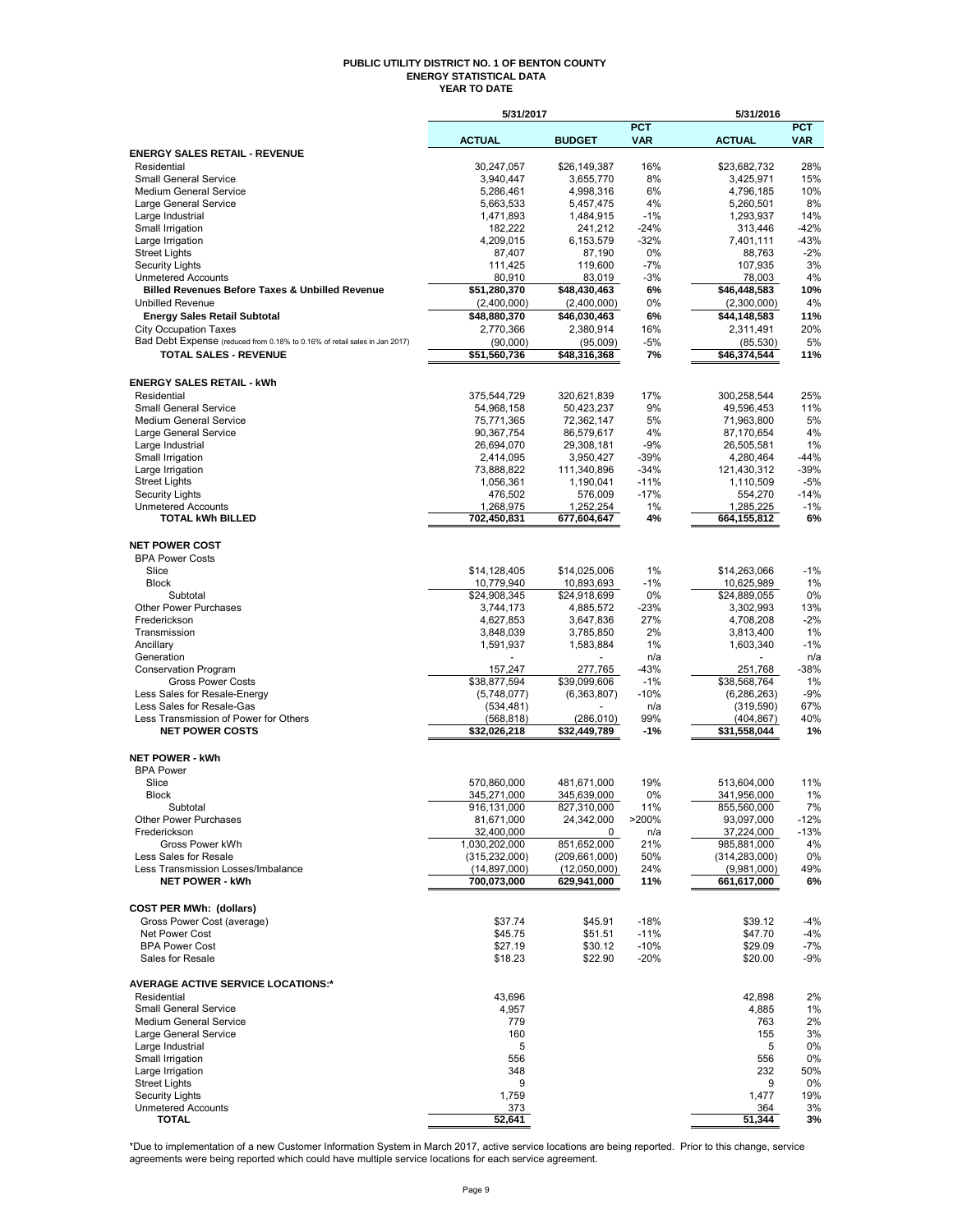#### **PUBLIC UTILITY DISTRICT NO. 1 OF BENTON COUNTY KWH SALES MONTHLY ACTIVITY**

|                               | January     | February                 | March      | April      | May        | June        | July        | August     | September  | October    | November   | December      | Total       |
|-------------------------------|-------------|--------------------------|------------|------------|------------|-------------|-------------|------------|------------|------------|------------|---------------|-------------|
| Residential                   |             |                          |            |            |            |             |             |            |            |            |            |               |             |
| 2013                          | 85,933,904  | 77,488,047               | 56,513,417 | 48,071,841 | 41,520,865 | 42,301,535  | 51,932,912  | 59,463,795 | 53,272,213 | 41,006,176 | 52,879,427 | 87,502,483    | 697,886,615 |
| 2014                          | 90,995,045  | 86,856,866               | 61,276,449 | 46,126,349 | 38,751,097 | 43,347,010  | 51,878,664  | 62,101,272 | 49,381,509 | 38,520,801 | 51,127,327 | 76,441,442    | 696,803,831 |
| 2015                          | 81,753,251  | 70,842,807               | 51,195,817 | 43,964,172 | 38,845,198 | 48,995,659  | 62,750,008  | 58,699,674 | 48,136,350 | 37,850,154 | 46,905,821 | 75,565,855    | 665,504,766 |
| 2016                          | 89,934,474  | 72,255,049               | 53,460,881 | 45,886,799 | 38,721,341 | 44,464,304  | 49,566,548  | 57,564,364 | 49,472,576 | 38,810,551 | 46,586,644 | 75,018,157    | 661,741,688 |
| 2017                          | 114,089,923 | 97,473,618               | 72,629,078 | 50,897,608 | 40,454,502 |             |             |            |            |            |            |               | 375,544,729 |
| <b>Small General Service</b>  |             |                          |            |            |            |             |             |            |            |            |            |               |             |
| 2013                          | 11,394,724  | 10,700,711               | 8,862,866  | 8,958,701  | 9,285,161  | 9,833,210   | 10,896,923  | 12,097,199 | 11,379,590 | 8,965,721  | 9,306,967  | 11,245,947    | 122,927,720 |
| 2014                          | 12,002,884  | 11,773,687               | 9,247,968  | 8,838,271  | 8,960,528  | 10,069,805  | 10,898,332  | 12,390,218 | 11,106,946 | 9,214,420  | 9,056,203  | 10,725,578    | 124,284,840 |
| 2015                          | 11,273,647  | 10,444,066               | 8,399,963  | 8,630,563  | 9,005,788  | 10,616,996  | 12,060,700  | 11,955,370 | 10,809,845 | 9,065,197  | 8,719,747  | 10,515,898    | 121,497,780 |
| 2016                          | 11,865,345  | 10,615,824               | 8,804,253  | 9,093,517  | 9,217,514  | 10,063,717  | 10,760,436  | 11,863,201 | 10,839,759 | 9,285,276  | 8,652,183  | 10,807,220    | 121,868,245 |
| 2017                          | 13,896,042  | 12,326,759               | 11,375,219 | 8,459,581  | 8,910,557  |             |             |            |            |            |            |               | 54,968,158  |
| <b>Medium General Service</b> |             |                          |            |            |            |             |             |            |            |            |            |               |             |
| 2013                          | 15,375,716  | 14,629,522               | 12,714,807 | 13,158,263 | 13,461,961 | 14,198,240  | 15,233,651  | 16,943,765 | 16,157,388 | 14,583,038 | 14,990,108 | 15,803,535    | 177,249,994 |
| 2014                          | 16,255,765  | 16,174,267               | 13,320,761 | 13,438,288 | 13,403,247 | 14,808,800  | 15,526,971  | 17,145,841 | 15,985,439 | 15,533,136 | 14,950,232 | 15,501,055    | 182,043,802 |
| 2015                          | 15,719,991  | 15,058,182               | 13,124,396 | 13,611,242 | 14,078,883 | 15,970,931  | 16,957,563  | 16,576,440 | 15,990,572 | 15,576,154 | 14,732,964 | 15,213,004    | 182,610,322 |
| 2016                          | 16,032,684  | 15,129,401               | 12,982,308 | 13,939,681 | 13,879,726 | 14,686,797  | 15,578,700  | 16,516,307 | 16,093,629 | 15,538,491 | 14,711,127 | 15,377,852    | 180,466,703 |
| 2017                          | 17,170,328  | 15,406,899               | 15,083,130 | 13,953,993 | 14,157,015 |             |             |            |            |            |            |               | 75,771,365  |
| <b>Large General Service</b>  |             |                          |            |            |            |             |             |            |            |            |            |               |             |
| 2013                          | 18,363,206  | 16,370,904               | 16,064,720 | 17,280,008 | 17,300,043 | 17,480,703  | 18,704,243  | 20,956,543 | 20,230,220 | 19,362,880 | 19,518,760 | 17,683,240    | 219,315,470 |
| 2014                          | 18,043,140  | 18,004,500               | 16,529,440 | 16,641,080 | 17,175,060 | 18,408,820  | 19,689,940  | 21,264,420 | 21,006,340 | 21,502,220 | 19,841,340 | 18,573,000    | 226,679,300 |
| 2015                          | 17,888,911  | 17,212,717               | 16,213,065 | 17,278,183 | 17,939,803 | 19,595,384  | 20,935,183  | 20,741,663 | 21,305,140 | 20,558,020 | 18,687,460 | 17,819,400    | 226,174,929 |
| 2016                          | 18,188,600  | 17,545,840               | 16,492,120 | 17,360,382 | 17,583,712 | 18,140,663  | 18,545,919  | 20,497,271 | 19,923,658 | 21,179,801 | 19,314,538 | 18,495,415    | 223,267,919 |
| 2017                          | 18,624,018  | 17,299,889               | 18,510,883 | 17,691,033 | 18,241,931 |             |             |            |            |            |            |               | 90,367,754  |
| Large Industrial              |             |                          |            |            |            |             |             |            |            |            |            |               |             |
| 2013                          | 6,303,530   | 5,690,550                | 5,970,720  | 6,363,470  | 6,331,645  | 6,273,940   | 6,074,935   | 6,052,520  | 3,037,994  | 6,374,590  | 4,922,960  | 6,405,925     | 69,802,779  |
| 2014                          | 6,203,055   | 5,695,020                | 6,141,110  | 5,917,690  | 6,227,320  | 6,005,800   | 6,111,425   | 6,258,875  | 5,080,145  | 6,181,005  | 6,125,825  | 5,922,215     | 71,869,485  |
| 2015                          | 5,597,495   | 5,394,485                | 5,337,365  | 5,784,330  | 5,632,340  | 5,678,570   | 4,981,620   | 6,171,695  | 5,623,820  | 5,598,540  | 5,408,760  | 5,732,865     | 66,941,885  |
| 2016                          | 5,743,306   | 5,306,745                | 5,715,980  | 5,547,175  | 4,192,375  | 5,666,470   | 5,704,840   | 5,908,980  | 4,427,850  | 5,998,320  | 5,625,690  | 4,774,520     | 64,612,251  |
| 2017                          | 5,118,880   | 5,319,830                | 5,953,160  | 5,959,920  | 4,342,280  |             |             |            |            |            |            |               | 26,694,070  |
| <b>Small Irrigation</b>       |             |                          |            |            |            |             |             |            |            |            |            |               |             |
| 2013                          | 101         | $\overline{a}$           | 480,748    | 1,347,003  | 2,288,143  | 2,390,103   | 3,152,789   | 2,941,397  | 1,826,383  | 742,890    | 41,696     | 30            | 15,211,283  |
| 2014                          |             |                          | 566,022    | 1,370,794  | 2,487,573  | 2,926,545   | 3,475,842   | 2,988,591  | 2,248,398  | 1,145,157  | (52)       |               | 17,208,870  |
| 2015                          | ÷           | 9                        | 648,290    | 1,481,286  | 2,159,616  | 2,668,782   | 3,213,086   | 3,002,663  | 2,075,784  | 1,172,302  | 2,846      | ÷,            | 16,424,664  |
| 2016                          | 20          | 181                      | 469,477    | 1,607,439  | 2,203,347  | 2,637,887   | 2,835,670   | 2,948,608  | 2,005,457  | 889,198    |            | $\sqrt{4}$    | 15,597,288  |
| 2017                          | (4)         | $\overline{\phantom{a}}$ | 277,710    | 434,783    | 1,701,606  |             |             |            |            |            |            |               | 2,414,095   |
| <b>Large Irrigation</b>       |             |                          |            |            |            |             |             |            |            |            |            |               |             |
| 2013                          | 259,061     | 415,476                  | 10,346,643 | 24,726,514 | 62,939,428 | 75,510,554  | 97,242,342  | 66,591,892 | 27,504,705 | 18,933,975 | 5,069,220  | (2, 131, 722) | 387,408,088 |
| 2014                          | 247,328     | 266,769                  | 11,959,400 | 40,053,677 | 68,929,139 | 94,789,557  | 102,773,871 | 67,085,339 | 38,117,908 | 27,773,132 | 3,179,515  | 258,931       | 455,434,566 |
| 2015                          | 214,532     | 210,554                  | 14,636,633 | 39,362,242 | 61,259,905 | 103,842,869 | 98,850,190  | 67,471,445 | 37,832,472 | 24,467,386 | 3,414,781  | 214,109       | 451,777,118 |
| 2016                          | 221,312     | 379,179                  | 9,247,984  | 45,291,455 | 66,290,382 | 88,901,499  | 88,434,390  | 70,085,659 | 33,735,656 | 14,740,237 | 2,022,639  | 238,007       | 419,588,399 |
| 2017                          | 200,892     | 229,629                  | 1,485,633  | 17,886,279 | 54,086,389 |             |             |            |            |            |            |               | 73,888,822  |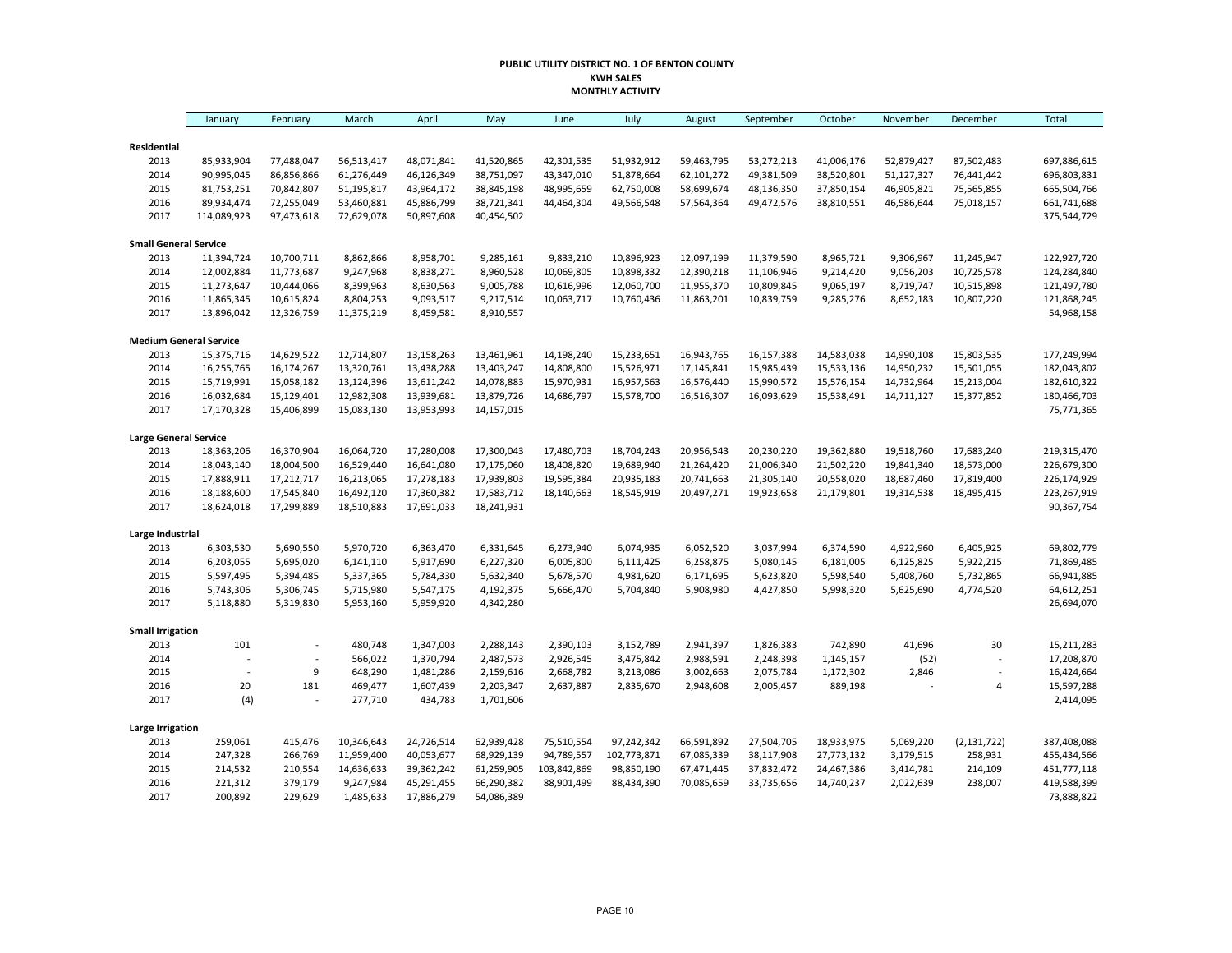#### **PUBLIC UTILITY DISTRICT NO. 1 OF BENTON COUNTY KWH SALES MONTHLY ACTIVITY**

|                        | January     | February    | March       | April       | May         | June        | July        | August      | September   | October     | November    | December    | Total         |
|------------------------|-------------|-------------|-------------|-------------|-------------|-------------|-------------|-------------|-------------|-------------|-------------|-------------|---------------|
|                        |             |             |             |             |             |             |             |             |             |             |             |             |               |
| <b>Street Lights</b>   |             |             |             |             |             |             |             |             |             |             |             |             |               |
| 2013                   | 229,267     | 229,267     | 229,161     | 229,161     | 229,161     | 229,161     | 229,161     | 229,209     | 229,209     | 229,245     | 229,395     | 229,425     | 2,750,822     |
| 2014                   | 229,425     | 229,425     | 229,515     | 229,515     | 225,070     | 224,939     | 225,064     | 225,640     | 225,514     | 225,514     | 225,298     | 225,586     | 2,720,505     |
| 2015                   | 225,624     | 225,624     | 225,624     | 225,672     | 225,672     | 225,672     | 224,880     | 224,880     | 224,928     | 225,024     | 225,024     | 225,024     | 2,703,648     |
| 2016                   | 225,024     | 224,878     | 224,878     | 224,494     | 211,235     | 211,187     | 211,187     | 211,187     | 211,187     | 211,187     | 211,349     | 211,349     | 2,589,142     |
| 2017                   | 211,349     | 211,253     | 211,253     | 211,253     | 211,253     |             |             |             |             |             |             |             | 1,056,361     |
| <b>Security Lights</b> |             |             |             |             |             |             |             |             |             |             |             |             |               |
| 2013                   | 104,964     | 104,964     | 105,351     | 105,258     | 105,222     | 105,163     | 105,163     | 104,948     | 104,561     | 104,346     | 103,807     | 103,678     | 1,257,425     |
| 2014                   | 103,678     | 103,678     | 103,420     | 103,377     | 103,334     | 103,248     | 103,476     | 114,623     | 114,494     | 114,494     | 114,444     | 114,430     | 1,296,696     |
| 2015                   | 114,451     | 114,408     | 114,073     | 113,696     | 113,531     | 113,488     | 113,488     | 113,445     | 113,402     | 113,359     | 113,359     | 113,309     | 1,364,009     |
| 2016                   | 113,273     | 113,196     | 113,239     | 113,180     | 101,382     | 101,425     | 101,382     | 101,409     | 101,366     | 101,194     | 101,108     | 101,108     | 1,263,262     |
| 2017                   | 100,963     | 100,920     | 91,650      | 91,545      | 91,424      |             |             |             |             |             |             |             | 476,502       |
| Unmetered              |             |             |             |             |             |             |             |             |             |             |             |             |               |
| 2013                   | 243,914     | 245,210     | 246,506     | 246,506     | 247,676     | 247,676     | 247,676     | 247,676     | 247,676     | 247,676     | 247,676     | 247,686     | 2,963,554     |
| 2014                   | 247,686     | 247,516     | 247,516     | 247,516     | 248,246     | 248,246     | 248,246     | 249,106     | 249,106     | 249,106     | 249,106     | 249,106     | 2,980,502     |
| 2015                   | 249,106     | 249,106     | 249,106     | 248,919     | 248,919     | 248,919     | 248,919     | 254,930     | 254,845     | 255,749     | 257,045     | 257,045     | 3,022,608     |
| 2016                   | 257,045     | 257,045     | 257,045     | 257,045     | 257,045     | 257,045     | 258,341     | 259,637     | 259,637     | 254,365     | 254,365     | 254,365     | 3,082,980     |
| 2017                   | 253,915     | 253,915     | 253,715     | 253,715     | 253,715     |             |             |             |             |             |             |             | 1,268,975     |
| <b>Total</b>           |             |             |             |             |             |             |             |             |             |             |             |             |               |
| 2013                   | 138,208,387 | 125,874,651 | 111,534,939 | 120,486,725 | 153,709,305 | 168,570,285 | 203,819,795 | 185,628,944 | 133,989,939 | 110,550,537 | 107,310,016 | 137,090,227 | 1,696,773,750 |
| 2014                   | 144,328,006 | 139,351,728 | 119,621,601 | 132,966,557 | 156,510,614 | 190,932,770 | 210,931,831 | 189,823,925 | 143,515,799 | 120,458,985 | 104,869,238 | 128,011,343 | 1,781,322,397 |
| 2015                   | 133,037,008 | 119,751,958 | 110,144,332 | 130,700,305 | 149,509,655 | 207,957,270 | 220,335,637 | 185,212,205 | 142,367,158 | 114,881,885 | 98,467,807  | 125,656,509 | 1,738,021,729 |
| 2016                   | 142,581,083 | 121,827,338 | 107,768,165 | 139,321,167 | 152,658,059 | 185,130,994 | 191,997,413 | 185,956,623 | 137,070,775 | 107,008,620 | 97,479,643  | 125,277,997 | 1,694,077,877 |
| 2017                   | 169,666,306 | 148,622,712 | 125,871,431 | 115,839,710 | 142,450,672 |             |             |             |             |             |             |             | 702,450,831   |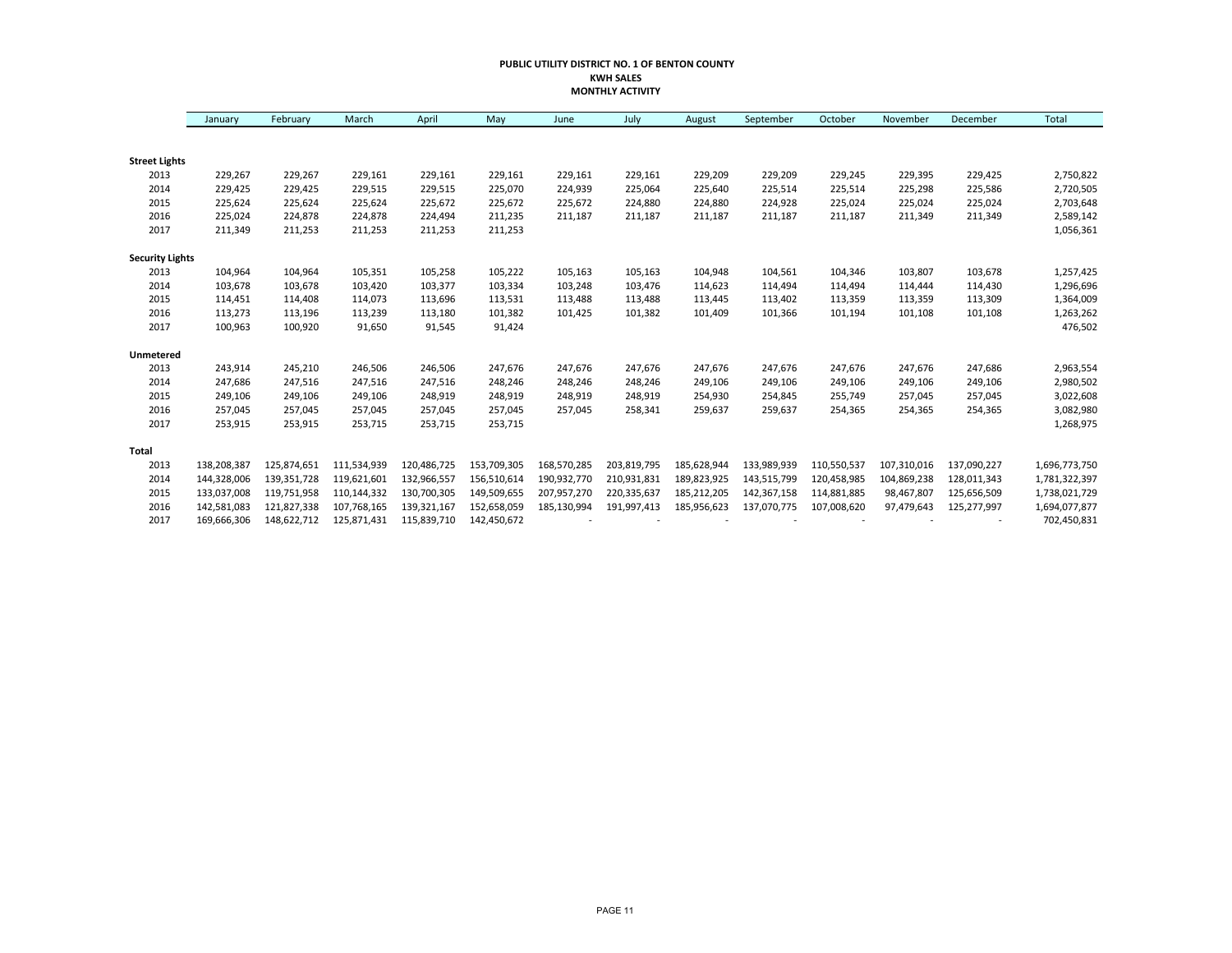## **PUBLIC UTILITY DISTRICT NO. 1 OF BENTON COUNTY CAPITAL ADDITIONS AND RETIREMENTS CURRENT MONTH**

|                                                     | <b>BALANCE</b>           |                                            |                          | <b>BALANCE</b> |
|-----------------------------------------------------|--------------------------|--------------------------------------------|--------------------------|----------------|
|                                                     | 4/30/2017                | <b>ADDITIONS</b>                           | <b>RETIREMENTS</b>       | 5/31/2017      |
| <b>INTANGIBLE PLANT:</b>                            |                          |                                            |                          |                |
| Organizations                                       | \$28,379                 | \$0                                        | \$0                      | \$28,379       |
| Franchises & Consents                               | 10,022                   |                                            |                          | 10,022         |
| Miscellaneous & Intangible Plant                    | 29,078                   | $\overline{\phantom{a}}$                   | $\overline{\phantom{a}}$ | 29,078         |
| <b>TOTAL</b>                                        | \$67,480                 |                                            |                          | 67,480         |
| <b>GENERATION PLANT:</b>                            |                          |                                            |                          |                |
| Land & Land Rights                                  |                          |                                            |                          |                |
| Structures & Improvements                           | 1,141,911                |                                            |                          | 1,141,911      |
| <b>Fuel Holders &amp; Accessories</b>               |                          |                                            |                          |                |
| <b>Other Electric Generation</b>                    | 770,459                  |                                            |                          | 770,459        |
| <b>Accessory Electric Equipment</b>                 |                          |                                            |                          |                |
| Miscellaneous Power Plant Equipment<br><b>TOTAL</b> | 1,912,370                | $\overline{\phantom{a}}$<br>$\blacksquare$ |                          | 1,912,370      |
|                                                     |                          |                                            |                          |                |
| <b>TRANSMISSION PLANT:</b>                          |                          |                                            |                          |                |
| Land & Land Rights                                  | 156,400                  |                                            |                          | 156,400        |
| Clearing Land & Right Of Ways                       | 25,544                   |                                            |                          | 25,544         |
| <b>Transmission Station Equipment</b>               | 832,047                  |                                            |                          | 832,047        |
| <b>Towers &amp; Fixtures</b>                        | 256,175                  |                                            |                          | 256,175        |
| Poles & Fixtures                                    | 3,975,802                |                                            |                          | 3,975,802      |
| Overhead Conductor & Devices                        | 3,021,163                |                                            |                          | 3,021,163      |
| <b>TOTAL</b>                                        | 8,267,131                |                                            |                          | 8,267,131      |
| <b>DISTRIBUTION PLANT:</b>                          |                          |                                            |                          |                |
| Land & Land Rights                                  | 1,705,260                |                                            |                          | 1,705,260      |
| Structures & Improvements                           | 295,502                  |                                            |                          | 295,502        |
| <b>Station Equipment</b>                            | 39,506,932               | 115,829                                    |                          | 39,622,761     |
| Poles, Towers & Fixtures                            | 19,610,782               | 7,906                                      | (1,576)                  | 19,617,112     |
| Overhead Conductor & Devices                        | 12,695,219               |                                            |                          | 12,695,219     |
| <b>Underground Conduit</b>                          | 33,655,543               | 160,580                                    |                          | 33,816,123     |
| Underground Conductor & Devices                     | 44,665,681               | 95,579                                     | (16, 472)                | 44,744,789     |
| <b>Line Transformers</b>                            | 29,840,166               | 6                                          |                          | 29,840,172     |
| Services-Overhead                                   | 2,724,645                | 566                                        |                          | 2,725,211      |
| Services-Underground                                | 19,434,481               |                                            | (18, 188)                | 19,416,293     |
| Meters                                              | 9,422,976                |                                            |                          | 9,422,976      |
| Security Lighting                                   | 869,471                  |                                            | (890)                    | 868,582        |
| <b>Street Lighting</b>                              | 760,352                  |                                            |                          | 760,352        |
| <b>SCADA System</b><br><b>TOTAL</b>                 | 2,406,918<br>217,593,928 |                                            |                          | 2,406,918      |
|                                                     |                          | 380,467                                    | (37, 125)                | 217,937,269    |
| <b>GENERAL PLANT:</b>                               |                          |                                            |                          |                |
| Land & Land Rights                                  | 1,130,759                |                                            |                          | 1,130,759      |
| Structures & Improvements                           | 18,383,949               |                                            |                          | 18,383,949     |
| Information Systems & Technology                    | 16,669,683               | 1,812,060                                  |                          | 18,481,743     |
| <b>Transportation Equipment</b>                     | 7,642,241                | 5,783                                      |                          | 7,648,024      |
| <b>Stores Equipment</b>                             | 54,108                   |                                            |                          | 54,108         |
| Tools, Shop & Garage Equipment                      | 461,913                  |                                            |                          | 461,913        |
| Laboratory Equipment                                | 489,135                  |                                            |                          | 489,135        |
| <b>Communication Equipment</b>                      | 2,432,645                |                                            |                          | 2,432,645      |
| <b>Broadband Equipment</b>                          | 19,790,712               | 3,633                                      |                          | 19,794,344     |
| Miscellaneous Equipment                             | 1,168,910                |                                            | (27, 075)                | 1,141,835      |
| <b>Other Capitalized Costs</b>                      | 12,047,702               |                                            |                          | 12,047,702     |
| <b>TOTAL</b>                                        | 80,271,755               | 1,821,476                                  | (27, 075)                | 82,066,156     |
| TOTAL ELECTRIC PLANT ACCOUNTS                       | 308,112,664              | 2,201,943                                  | (64, 200)                | 310,250,406    |
| <b>PLANT HELD FOR FUTURE USE</b>                    | 388,589                  |                                            |                          | 388,589        |
| <b>CONSTRUCTION WORK IN PROGRESS</b>                | 7,953,090                | (1,676,749)                                |                          | 6,276,341      |
| <b>TOTAL CAPITAL</b>                                | 316,454,343              | 525,194                                    | (\$64,200)               | \$316,915,336  |
|                                                     |                          |                                            |                          |                |

**\$1,227,178 Budget**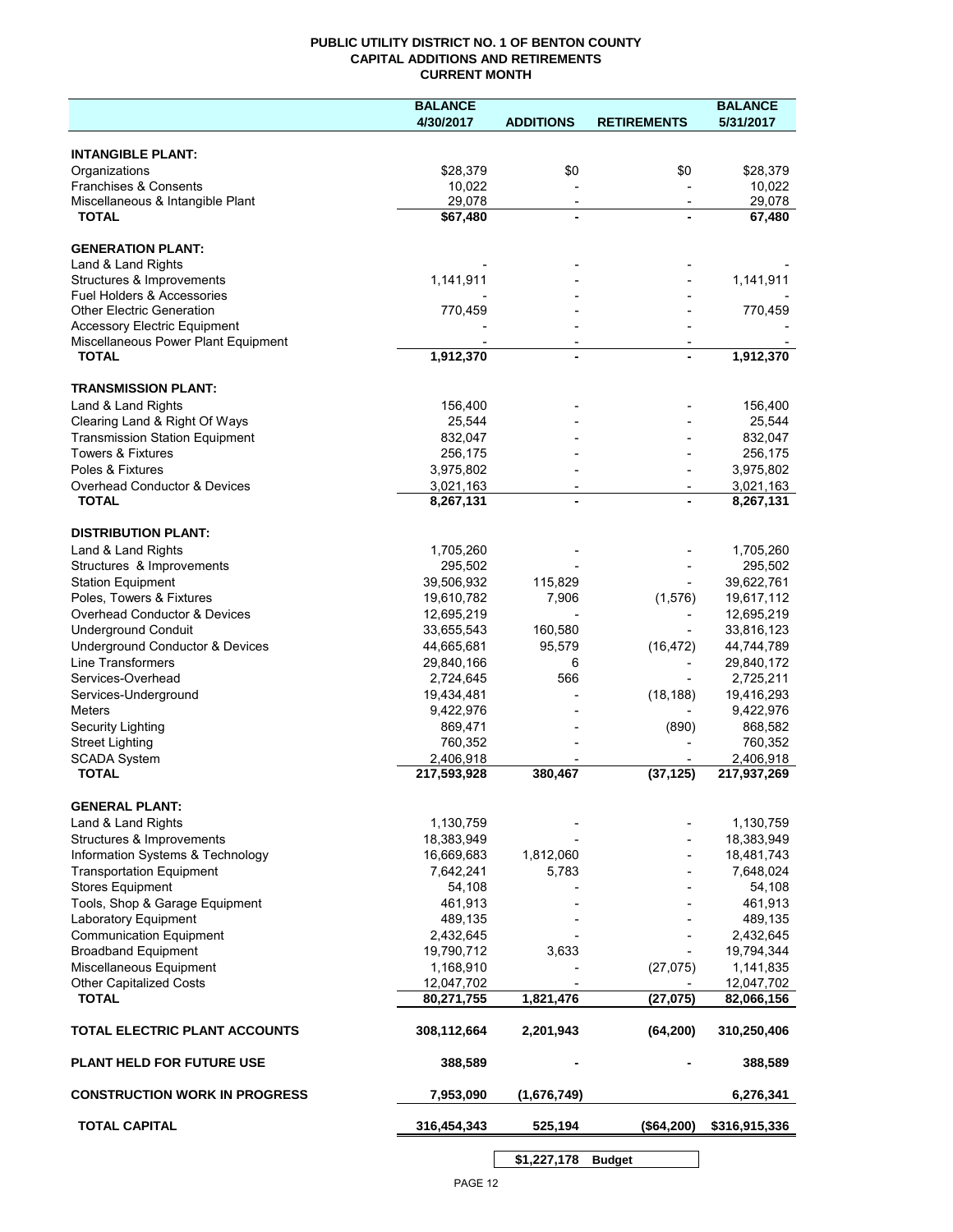## **PUBLIC UTILITY DISTRICT NO. 1 OF BENTON COUNTY CAPITAL ADDITIONS AND RETIREMENTS YEAR TO DATE**

|                                                                            | <b>BALANCE</b> |                          |                    | <b>BALANCE</b> |
|----------------------------------------------------------------------------|----------------|--------------------------|--------------------|----------------|
|                                                                            | 12/31/2016     | <b>ADDITIONS</b>         | <b>RETIREMENTS</b> | 5/31/2017      |
|                                                                            |                |                          |                    |                |
| <b>INTANGIBLE PLANT:</b>                                                   |                |                          |                    |                |
| Organizations                                                              | \$28,379       | \$0                      | \$0                | \$28,379       |
| Franchises & Consents                                                      | 10,022         |                          |                    | 10,022         |
| Miscellaneous & Intangible Plant                                           | 29,078         | $\overline{\phantom{a}}$ |                    | 29,078         |
| <b>TOTAL</b>                                                               | 67,480         |                          |                    | 67,480         |
|                                                                            |                |                          |                    |                |
| <b>GENERATION PLANT:</b>                                                   |                |                          |                    |                |
| Land & Land Rights                                                         |                |                          |                    |                |
| Structures & Improvements                                                  | 1,141,911      |                          |                    | 1,141,911      |
| <b>Fuel Holders &amp; Accessories</b>                                      |                |                          |                    |                |
| <b>Other Electric Generation</b>                                           | 770,459        |                          |                    | 770,459        |
| <b>Accessory Electric Equipment</b><br>Miscellaneous Power Plant Equipment |                |                          |                    |                |
| <b>TOTAL</b>                                                               | 1,912,370      |                          | $\blacksquare$     | 1,912,370      |
|                                                                            |                |                          |                    |                |
| <b>TRANSMISSION PLANT:</b>                                                 |                |                          |                    |                |
| Land & Land Rights                                                         | 156,400        |                          |                    | 156,400        |
| Clearing Land & Right Of Ways                                              | 25,544         |                          |                    | 25,544         |
| <b>Transmission Station Equipment</b>                                      | 832,047        |                          |                    | 832,047        |
| Towers & Fixtures                                                          | 256,175        |                          |                    | 256,175        |
| Poles & Fixtures                                                           | 3,975,802      |                          |                    | 3,975,802      |
| Overhead Conductor & Devices                                               | 3,021,163      | $\overline{\phantom{a}}$ |                    | 3,021,163      |
| <b>TOTAL</b>                                                               | 8,267,131      |                          |                    | 8,267,131      |
|                                                                            |                |                          |                    |                |
| <b>DISTRIBUTION PLANT:</b>                                                 |                |                          |                    |                |
| Land & Land Rights                                                         | 1,703,988      | 1,272                    |                    | 1,705,260      |
| Structures & Improvements                                                  | 295,502        |                          |                    | 295,502        |
| <b>Station Equipment</b>                                                   | 39,410,815     | 211,946                  |                    | 39,622,761     |
| Poles, Towers & Fixtures                                                   | 19,218,866     | 418,720                  | (20, 474)          | 19,617,112     |
| Overhead Conductor & Devices                                               | 12,576,108     | 121,971                  | (2,859)            | 12,695,220     |
| <b>Underground Conduit</b>                                                 | 33,461,641     | 368,498                  | (14, 016)          | 33,816,123     |
| Underground Conductor & Devices                                            | 44,277,262     | 574,325                  | (106, 799)         | 44,744,788     |
| Line Transformers                                                          | 29,598,443     | 323,523                  | (81, 794)          | 29,840,172     |
| Services-Overhead                                                          | 2,721,175      | 25,454                   | (21, 418)          | 2,725,211      |
| Services-Underground                                                       | 19,250,486     | 183,995                  | (18, 188)          | 19,416,293     |
| <b>Meters</b>                                                              | 9,392,664      | 30,312                   |                    | 9,422,976      |
| <b>Security Lighting</b>                                                   | 869,023        | 1,338                    | (1,780)            | 868,581        |
| <b>Street Lighting</b>                                                     | 760,352        |                          |                    | 760,352        |
| <b>SCADA System</b>                                                        | 2,283,127      | 123,791                  |                    | 2,406,918      |
| <b>TOTAL</b>                                                               | 215,819,452    | 2,385,145                | (267, 328)         | 217,937,269    |
|                                                                            |                |                          |                    |                |
| <b>GENERAL PLANT:</b>                                                      |                |                          |                    |                |
| Land & Land Rights                                                         | 1,130,759      |                          |                    | 1,130,759      |
| Structures & Improvements                                                  | 18,383,949     |                          |                    | 18,383,949     |
| Information Systems & Technology                                           | 16,649,095     | 1,832,648                |                    | 18,481,743     |
| <b>Transportation Equipment</b>                                            | 7,324,621      | 346,820                  | (23, 417)          | 7,648,024      |
| <b>Stores Equipment</b>                                                    | 54,108         |                          |                    | 54,108         |
| Tools, Shop & Garage Equipment                                             | 461,913        |                          |                    | 461,913        |
| Laboratory Equipment                                                       | 489,135        |                          |                    | 489,135        |
| <b>Communication Equipment</b>                                             | 2,412,166      | 20,479                   |                    | 2,432,645      |
| <b>Broadband Equipment</b>                                                 | 19,695,747     | 98,597                   |                    | 19,794,344     |
| Miscellaneous Equipment                                                    | 1,168,910      |                          | (27, 075)          | 1,141,835      |
| <b>Other Capitalized Costs</b>                                             | 11,967,255     | 80,950                   | (504)              | 12,047,701     |
| <b>TOTAL</b>                                                               | 79,737,658     | 2,379,494                | (50, 996)          | 82,066,156     |
| TOTAL ELECTRIC PLANT ACCOUNTS                                              | 305,804,090    | 4,764,639                | (318, 324)         | 310,250,405    |
| <b>PLANT HELD FOR FUTURE USE</b>                                           | 388,589        |                          |                    | 388,589        |
| <b>CONSTRUCTION WORK IN PROGRESS</b>                                       | 5,585,292      | 691,049                  |                    | 6,276,341      |
| <b>TOTAL CAPITAL</b>                                                       | 311,777,971    | \$5,455,688              | (\$318,324)        | \$316,915,335  |
|                                                                            |                |                          |                    |                |
|                                                                            |                | \$6,016,434              | <b>Budget</b>      |                |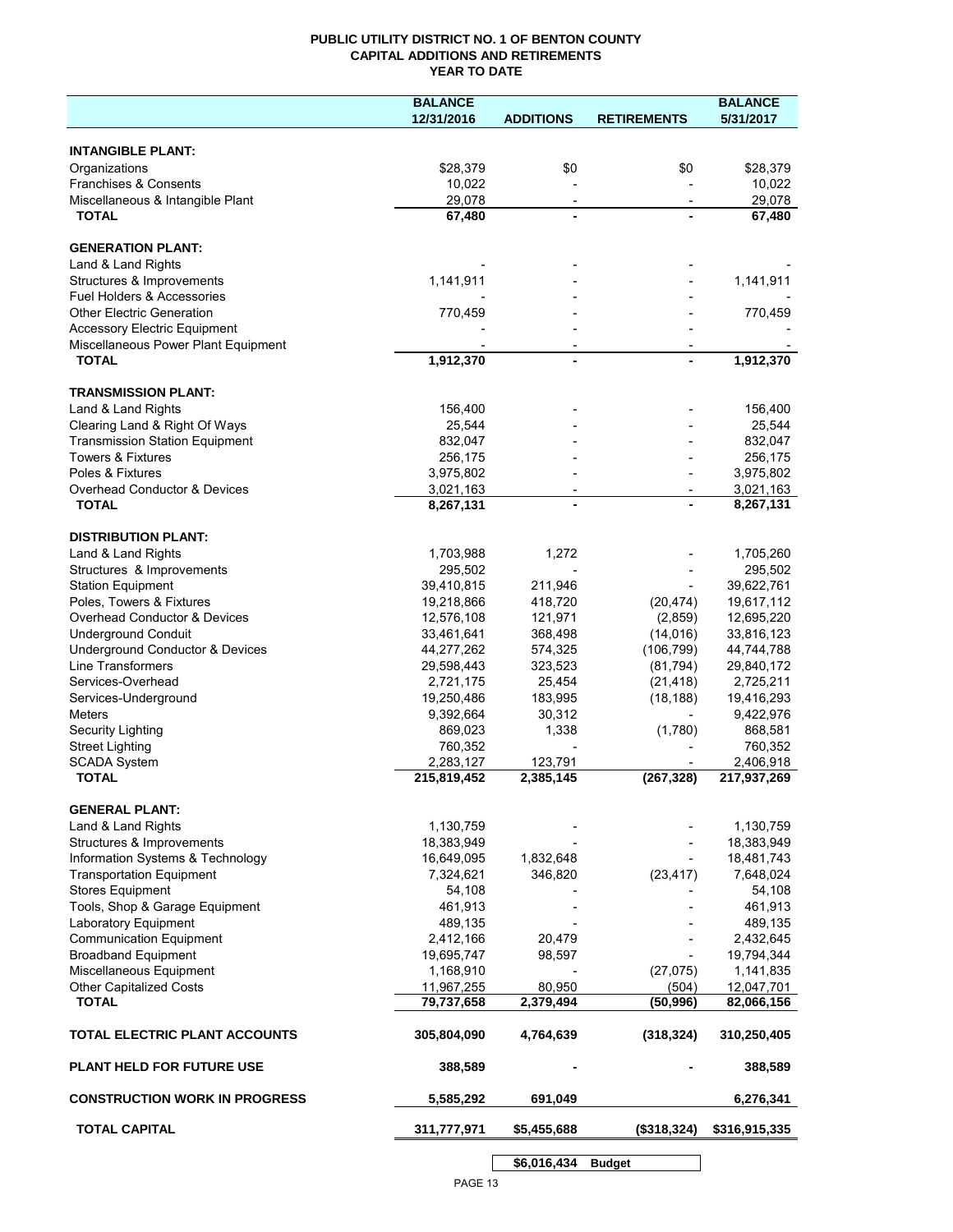## **PUBLIC UTILITY DISTRICT NO. 1 OF BENTON COUNTY STATEMENT OF CASH FLOWS**

|                                                                                                        | <b>YTD</b><br>5/31/2017 | <b>Monthly</b><br>5/31/2017 |
|--------------------------------------------------------------------------------------------------------|-------------------------|-----------------------------|
|                                                                                                        |                         |                             |
| <b>CASH FLOWS FROM OPERATING ACTIVITIES</b><br>Cash Received from Customers and Counterparties         | \$60,872,066            |                             |
| Cash Paid to Suppliers and Counterparties                                                              | (43,365,822)            | \$11,173,883<br>(8,448,751) |
| Cash Paid to Employees                                                                                 | (5,536,993)             | (1,096,921)                 |
| <b>Taxes Paid</b>                                                                                      | (7,536,480)             | (3, 240, 517)               |
| <b>Net Cash Provided by Operating Activities</b>                                                       | 4,432,771               | (1,612,306)                 |
| <b>CASH FLOWS FROM NONCAPITAL FINANCING ACTIVITIES</b>                                                 |                         |                             |
| Other Interest Expense                                                                                 | (9,889)                 |                             |
| Net Cash Used by Noncapital Financing Activities                                                       | (9,889)                 |                             |
| <b>CASH FLOWS FROM CAPITAL AND RELATED FINANCING ACTIVITIES</b>                                        |                         |                             |
| <b>Acquisition of Capital Assets</b>                                                                   | (5,237,093)             | (582,064)                   |
| Proceeds from Sale of Revenue Bonds                                                                    |                         |                             |
| Reimbursement of Bond Expense                                                                          | 10,205                  |                             |
| <b>Bond Principal Paid</b>                                                                             |                         |                             |
| <b>Bond Interest Paid</b>                                                                              | (1,455,469)             | (1,455,469)                 |
| <b>Capital Contributions</b>                                                                           | 237,171                 | 116,790                     |
| Sale of Assets                                                                                         | 48,672                  | 14,728                      |
| Net Cash Used by Capital and Related Financing Activities                                              | (6,396,514)             | (1,906,015)                 |
| <b>CASH FLOWS FROM INVESTING ACTIVITIES</b>                                                            |                         |                             |
| Interest Income                                                                                        | 151,152                 | 29.647                      |
| Proceeds from Sale of Investments<br>Purchase of Investments                                           | (7,998,770)             |                             |
| Joint Venture Net Revenue (Expense)                                                                    |                         |                             |
| <b>Net Cash Used by Investing Activities</b>                                                           | (7,847,618)             | 29,647                      |
| <b>NET INCREASE (DECREASE) IN CASH</b>                                                                 | (9,821,250)             | (3,488,674)                 |
| <b>CASH BALANCE, BEGINNING</b>                                                                         | \$43,414,514            | \$37,081,938                |
| <b>CASH BALANCE, ENDING</b>                                                                            | \$33,593,264            | \$33,593,264                |
| <b>RECONCILIATION OF NET OPERATING INCOME TO NET</b><br><b>CASH PROVIDED BY OPERATING ACTIVITIES</b>   |                         |                             |
| <b>Net Operating Revenues</b>                                                                          | \$1,905,541             | \$419,663                   |
| Adjustments to reconcile net operating income to net cash                                              |                         |                             |
| provided by operating activities:                                                                      |                         |                             |
| Depreciation & Amortization                                                                            | 4,156,001               | 832,543                     |
| <b>Unbilled Revenues</b>                                                                               | 2,400,000               |                             |
| Misellaneous Other Revenue & Receipts                                                                  | 201,800                 | 3,182                       |
| <b>GASB 68 Pension Expense</b>                                                                         |                         |                             |
| Decrease (Increase) in Accounts Receivable                                                             | (1,663,128)             | 154,862                     |
| Decrease (Increase) in BPA Prepay Receivable                                                           | 250,000                 | 50,000                      |
| Decrease (Increase) in Inventories                                                                     | (56, 630)<br>117,842    | 5,572<br>28,079             |
| Decrease (Increase) in Prepaid Expenses<br>Decrease (Increase) in Wholesale Power Receivable           | 355,554                 | 370,779                     |
| Decrease (Increase) in Miscellaneous Assets                                                            | (781)                   |                             |
| Decrease (Increase) in Prepaid Expenses and Other Charges                                              | 1,176,743               | 48,200                      |
| Decrease (Increase) in Deferred Derivative Outflows                                                    | 1,110,240               | 18,040                      |
| Increase (Decrease) in Deferred Derivative Inflows                                                     | (935, 743)              |                             |
| Increase (Decrease) in Warrants Outstanding                                                            |                         |                             |
| Increase (Decrease) in Accounts Payable                                                                | (2,700,669)             | (1,356,571)                 |
| Increase (Decrease) in Accrued Taxes Payable                                                           | (1,494,247)             | (2, 247, 663)               |
| Increase (Decrease) in Customer Deposits                                                               | 54,123                  | 29,115                      |
| Increase (Decrease) in BPA Prepay Incentive Credit<br>Increase (Decrease) in Other Current Liabilities | (67, 190)<br>1,059,163  | (13, 438)                   |
| Increase (Decrease) in Other Credits                                                                   | (1,435,848)             | (14, 942)<br>60,273         |
| <b>Net Cash Provided by Operating Activities</b>                                                       | \$4,432,771             | (\$1,612,306)               |
| PAGE 14                                                                                                |                         |                             |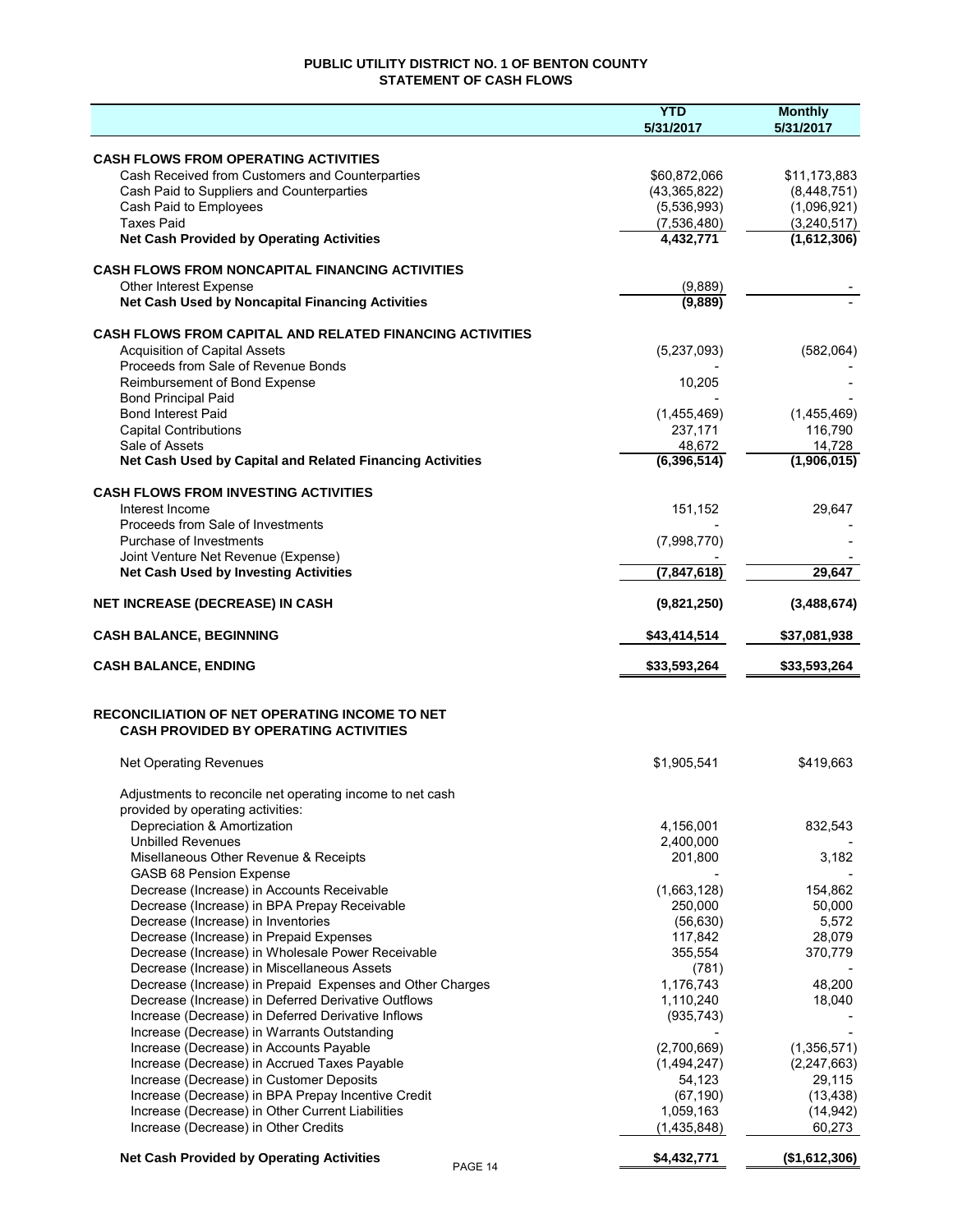## **PUBLIC UTILITY DISTRICT NO. 1 OF BENTON COUNTY WEATHER STATISTICS May 31, 2017**



| Year     | Jan  | Feb  | March | April | Mav  | June | July     | Aug  | <b>Sept</b> | Oct  | Nov  | Dec  | Annual |
|----------|------|------|-------|-------|------|------|----------|------|-------------|------|------|------|--------|
| Normal   | 0.94 | 0.70 | 0.57  | 0.55  | 0.51 | 0.51 | 0.23     | 0.18 | 0.31        | 0.49 | 0.95 | . 20 | 7.14   |
| 2017     | . 43 | .78  | 0.79  | 0.98  | 0.37 |      |          |      |             |      |      |      | 5.35   |
| 2016     | . 47 | 0.27 | 1.01  | 0.34  | 0.21 | 0.38 | 0.27     | -    | 0.08        | 2.59 | 0.57 | 0.47 | 7.66   |
| 6-yr Avg | 0.72 | 0.43 | 0.76  | 0.33  | 0.83 | 0.67 | -1<br>v. | 0.19 | 0.13        | 0.97 | 0.47 | 0.84 | 6.45   |



| 14-yr Avg | $\overline{\phantom{0}}$                | -                        | -                        |     | 60   | 181   | 432   | 359    | 108   |       |                          |   | 1.121  |
|-----------|-----------------------------------------|--------------------------|--------------------------|-----|------|-------|-------|--------|-------|-------|--------------------------|---|--------|
|           | <b>Cumulative CDDs in Billing Cycle</b> |                          |                          |     |      |       |       |        |       |       |                          |   |        |
| 2017      | -                                       | $\overline{\phantom{0}}$ | $\overline{\phantom{0}}$ | -   | 542  |       |       |        |       |       |                          |   | 542    |
| 2016      | -                                       | -                        | -                        | 347 | .422 | 4.038 | 8.411 | 12.276 | 6.531 | 1.044 | $\overline{\phantom{0}}$ | - | 34.069 |
| 14-yr Avg | -                                       | -                        | -                        | 36  | 750  | 3.319 | 9.734 | 13.092 | .133  | .538  | 57                       | - | 34,746 |

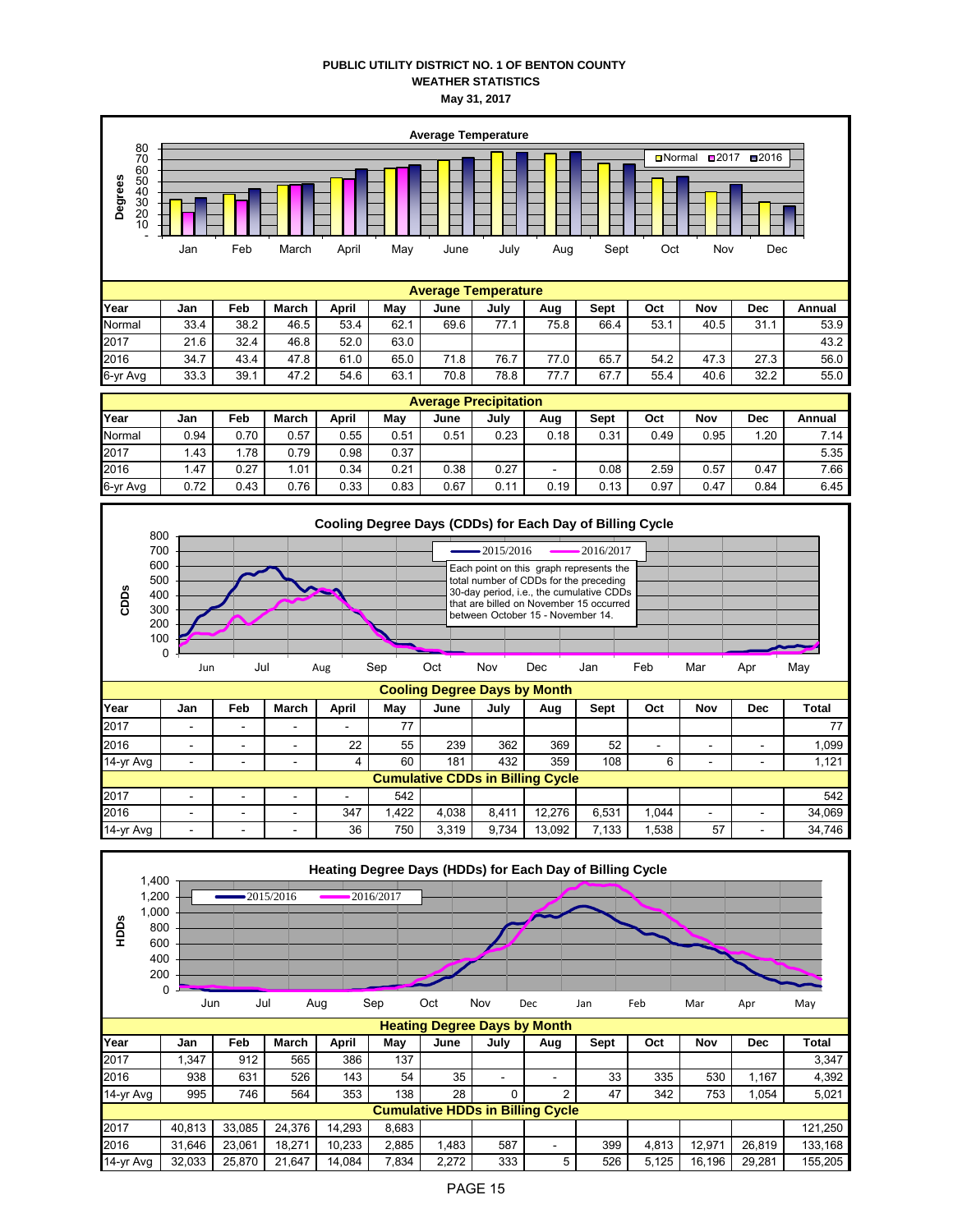#### **PUBLIC UTILITY DISTRICT NO. 1 OF BENTON COUNTY BROADBAND SUMMARY**

| Northwest CPA and Giant Nickel switched to 100Mbps Access Internet on new two year term. Legacy management, Senske, Lucky Flowers, are all new 100Mbps Access Internet<br>customers. Jive and Columbia Basin Racquet Club both upgraded their services. Lynx Healthcare is a new transport customer.<br><b>ACTUALS</b><br>2017<br><b>Budget</b><br>Inception<br><b>Variance</b><br>to Date<br><b>Budget</b><br><b>YTD</b><br>Jan<br>Feb<br><b>March</b><br><b>April</b><br>May<br><b>Sept</b><br>Oct<br><b>Nov</b><br><b>Dec</b><br>June<br>July<br><b>August</b><br><b>OPERATING REVENUES</b><br>1,523,071<br>\$113,725<br>\$115,216<br>\$111,485<br>\$111,901<br>\$108,284<br>\$560,611<br>962,460<br>Ethernet<br>25,519<br>\$32,619<br>Non-Recurring Charges<br>1,500<br>1,350<br>2,250<br>2,000<br>(32, 619)<br>69,372<br>5,781<br>5,250<br>28,038<br>41,334<br><b>TDM</b><br>5,781<br>5,781<br>5,445<br>312<br>26<br>26<br>26<br>26<br>26<br>130<br>182<br>Wireless<br><b>Internet Transport Service</b><br>123,540<br>4,255<br>3,019<br>3,705<br>3,700<br>3,775<br>\$18,454<br>105,086<br>5,832<br>82,779<br>5,976<br>5,790<br>5,726<br>5,694<br>\$29,018<br>53,761<br><b>Fixed Wireless</b><br>182<br>2,388<br>3,622<br>4,697<br>5,361<br>Access Internet<br>Broadband Revenue - Other<br>281,642<br>45,513<br>41,927<br>43,720<br>43,720<br>43,720<br>\$218,601<br>63,041<br>176,959<br>175,479<br>177,464<br>174,111<br>\$903,721<br>2,080,716<br>199,708<br>Subtotal<br>NoaNet Maintenance Revenue<br>L,<br><b>Bad Debt Expense</b><br><b>Total Operating Revenues</b><br>2,080,716<br>176,959<br>199,708<br>175,479<br>177,464<br>174,111<br>\$903,721<br>1,176,995<br>17,142,337<br><b>OPERATING EXPENSES</b><br>Marketing & Business Development<br>$\sim$<br>$\overline{\phantom{a}}$<br>٠<br>$\overline{\phantom{a}}$<br>$\sim$<br>318,185<br>61,302<br>81,153<br>25,314<br>28,565<br>132,171<br>\$328,505<br>(10, 320)<br><b>General Expenses</b><br>477<br>271<br>16,169<br>2,833<br>3,896<br>\$23,646<br>66,354<br>Other Maintenance<br>90,000<br>NOC Maintenance<br>411,681<br>1,460<br>411,681<br>(1,460)<br>$\sim$<br>$\sim$<br>$\sim$<br>$\sim$<br>\$0<br>Wireless Maintenance<br>63,239<br>81,424<br>136,068<br>\$352,152<br>819,866<br>40,023<br>31,398<br>467,714<br>10,148,444<br>Subtotal<br>\$0<br>NoaNet Maintenance Expense<br>÷.<br>÷,<br>$\overline{\phantom{a}}$<br>÷,<br>65,230<br>65,039<br>64,369<br>64,336<br>64,342<br>\$323,317<br>563,203<br>10,123,918<br>Depreciation<br>886,520<br><b>Total Operating Expenses</b><br>1,706,386<br>128,470<br>146,463<br>104,393<br>200,410<br>\$675,469<br>1,030,917<br>20,272,362<br>95,734<br><b>OPERATING INCOME (LOSS)</b><br>\$228,252<br>374,330<br>48,489<br>53,245<br>71,087<br>81,730<br>(26, 299)<br>146,078<br>(3, 130, 025)<br><b>NONOPERATING REVENUES &amp; EXPENSES</b><br>Internal Interest due to Power Business Unit <sup>(1)</sup><br>(347, 328)<br>(28, 913)<br>(28, 729)<br>(28, 278)<br>(28,092)<br>(27, 878)<br>(\$141,890)<br>205,438<br>(6,068,984)<br><b>CAPITAL CONTRIBUTIONS</b><br>6,325<br>10,000<br>1,688<br>98<br>98<br>4,682<br>\$12,890<br>2,890<br>4,829,471<br>Contributions in Aid of Broadband<br><b>BTOP</b><br>2,282,671<br>$\sim$<br>$\blacksquare$<br>\$37,002<br>\$21,264<br>24,613<br>49,134<br>(49, 495)<br>\$99,252<br>\$354,406<br>(2,086,867)<br>53,736<br><b>NOANET COSTS</b><br>\$3,159,092<br><b>Member Assessments</b><br>$\sim$<br>657<br>522<br>2,842<br>24<br>717<br>\$4,762<br>121,999<br>Membership Support<br>657<br>522<br>2,842<br>24<br>717<br><b>Total NoaNet Costs</b><br>\$4,762<br>(\$4,762)<br>\$3,281,091<br><b>CAPITAL EXPENDITURES (3)</b><br>\$953,616<br>\$104,165<br>\$55,558<br>(\$14,493)<br>\$82,849<br>(\$30,824)<br>\$197,254<br>\$756,361<br>\$20,916,727<br>\$10,585<br>153,432<br>72,832<br>\$362,443<br>(\$10,091,783)<br>\$317,234<br>62,302<br>63,292 | <b>May Highlights</b>                       |  |  |  |  |  |  |  |  |  |  |  |  |  |  |
|----------------------------------------------------------------------------------------------------------------------------------------------------------------------------------------------------------------------------------------------------------------------------------------------------------------------------------------------------------------------------------------------------------------------------------------------------------------------------------------------------------------------------------------------------------------------------------------------------------------------------------------------------------------------------------------------------------------------------------------------------------------------------------------------------------------------------------------------------------------------------------------------------------------------------------------------------------------------------------------------------------------------------------------------------------------------------------------------------------------------------------------------------------------------------------------------------------------------------------------------------------------------------------------------------------------------------------------------------------------------------------------------------------------------------------------------------------------------------------------------------------------------------------------------------------------------------------------------------------------------------------------------------------------------------------------------------------------------------------------------------------------------------------------------------------------------------------------------------------------------------------------------------------------------------------------------------------------------------------------------------------------------------------------------------------------------------------------------------------------------------------------------------------------------------------------------------------------------------------------------------------------------------------------------------------------------------------------------------------------------------------------------------------------------------------------------------------------------------------------------------------------------------------------------------------------------------------------------------------------------------------------------------------------------------------------------------------------------------------------------------------------------------------------------------------------------------------------------------------------------------------------------------------------------------------------------------------------------------------------------------------------------------------------------------------------------------------------------------------------------------------------------------------------------------------------------------------------------------------------------------------------------------------------------------------------------------------------------------------------------------------------------------------------------------------------------------------------------------------------------------------------------------------------------------------------------------------------------------------------------------------------------------------------------------------------------------------------------------------------------------------------------------------------------------------------------------------------------------------------------------------------------------------------------|---------------------------------------------|--|--|--|--|--|--|--|--|--|--|--|--|--|--|
|                                                                                                                                                                                                                                                                                                                                                                                                                                                                                                                                                                                                                                                                                                                                                                                                                                                                                                                                                                                                                                                                                                                                                                                                                                                                                                                                                                                                                                                                                                                                                                                                                                                                                                                                                                                                                                                                                                                                                                                                                                                                                                                                                                                                                                                                                                                                                                                                                                                                                                                                                                                                                                                                                                                                                                                                                                                                                                                                                                                                                                                                                                                                                                                                                                                                                                                                                                                                                                                                                                                                                                                                                                                                                                                                                                                                                                                                                                                      |                                             |  |  |  |  |  |  |  |  |  |  |  |  |  |  |
|                                                                                                                                                                                                                                                                                                                                                                                                                                                                                                                                                                                                                                                                                                                                                                                                                                                                                                                                                                                                                                                                                                                                                                                                                                                                                                                                                                                                                                                                                                                                                                                                                                                                                                                                                                                                                                                                                                                                                                                                                                                                                                                                                                                                                                                                                                                                                                                                                                                                                                                                                                                                                                                                                                                                                                                                                                                                                                                                                                                                                                                                                                                                                                                                                                                                                                                                                                                                                                                                                                                                                                                                                                                                                                                                                                                                                                                                                                                      |                                             |  |  |  |  |  |  |  |  |  |  |  |  |  |  |
|                                                                                                                                                                                                                                                                                                                                                                                                                                                                                                                                                                                                                                                                                                                                                                                                                                                                                                                                                                                                                                                                                                                                                                                                                                                                                                                                                                                                                                                                                                                                                                                                                                                                                                                                                                                                                                                                                                                                                                                                                                                                                                                                                                                                                                                                                                                                                                                                                                                                                                                                                                                                                                                                                                                                                                                                                                                                                                                                                                                                                                                                                                                                                                                                                                                                                                                                                                                                                                                                                                                                                                                                                                                                                                                                                                                                                                                                                                                      |                                             |  |  |  |  |  |  |  |  |  |  |  |  |  |  |
|                                                                                                                                                                                                                                                                                                                                                                                                                                                                                                                                                                                                                                                                                                                                                                                                                                                                                                                                                                                                                                                                                                                                                                                                                                                                                                                                                                                                                                                                                                                                                                                                                                                                                                                                                                                                                                                                                                                                                                                                                                                                                                                                                                                                                                                                                                                                                                                                                                                                                                                                                                                                                                                                                                                                                                                                                                                                                                                                                                                                                                                                                                                                                                                                                                                                                                                                                                                                                                                                                                                                                                                                                                                                                                                                                                                                                                                                                                                      |                                             |  |  |  |  |  |  |  |  |  |  |  |  |  |  |
|                                                                                                                                                                                                                                                                                                                                                                                                                                                                                                                                                                                                                                                                                                                                                                                                                                                                                                                                                                                                                                                                                                                                                                                                                                                                                                                                                                                                                                                                                                                                                                                                                                                                                                                                                                                                                                                                                                                                                                                                                                                                                                                                                                                                                                                                                                                                                                                                                                                                                                                                                                                                                                                                                                                                                                                                                                                                                                                                                                                                                                                                                                                                                                                                                                                                                                                                                                                                                                                                                                                                                                                                                                                                                                                                                                                                                                                                                                                      |                                             |  |  |  |  |  |  |  |  |  |  |  |  |  |  |
|                                                                                                                                                                                                                                                                                                                                                                                                                                                                                                                                                                                                                                                                                                                                                                                                                                                                                                                                                                                                                                                                                                                                                                                                                                                                                                                                                                                                                                                                                                                                                                                                                                                                                                                                                                                                                                                                                                                                                                                                                                                                                                                                                                                                                                                                                                                                                                                                                                                                                                                                                                                                                                                                                                                                                                                                                                                                                                                                                                                                                                                                                                                                                                                                                                                                                                                                                                                                                                                                                                                                                                                                                                                                                                                                                                                                                                                                                                                      |                                             |  |  |  |  |  |  |  |  |  |  |  |  |  |  |
|                                                                                                                                                                                                                                                                                                                                                                                                                                                                                                                                                                                                                                                                                                                                                                                                                                                                                                                                                                                                                                                                                                                                                                                                                                                                                                                                                                                                                                                                                                                                                                                                                                                                                                                                                                                                                                                                                                                                                                                                                                                                                                                                                                                                                                                                                                                                                                                                                                                                                                                                                                                                                                                                                                                                                                                                                                                                                                                                                                                                                                                                                                                                                                                                                                                                                                                                                                                                                                                                                                                                                                                                                                                                                                                                                                                                                                                                                                                      |                                             |  |  |  |  |  |  |  |  |  |  |  |  |  |  |
|                                                                                                                                                                                                                                                                                                                                                                                                                                                                                                                                                                                                                                                                                                                                                                                                                                                                                                                                                                                                                                                                                                                                                                                                                                                                                                                                                                                                                                                                                                                                                                                                                                                                                                                                                                                                                                                                                                                                                                                                                                                                                                                                                                                                                                                                                                                                                                                                                                                                                                                                                                                                                                                                                                                                                                                                                                                                                                                                                                                                                                                                                                                                                                                                                                                                                                                                                                                                                                                                                                                                                                                                                                                                                                                                                                                                                                                                                                                      |                                             |  |  |  |  |  |  |  |  |  |  |  |  |  |  |
|                                                                                                                                                                                                                                                                                                                                                                                                                                                                                                                                                                                                                                                                                                                                                                                                                                                                                                                                                                                                                                                                                                                                                                                                                                                                                                                                                                                                                                                                                                                                                                                                                                                                                                                                                                                                                                                                                                                                                                                                                                                                                                                                                                                                                                                                                                                                                                                                                                                                                                                                                                                                                                                                                                                                                                                                                                                                                                                                                                                                                                                                                                                                                                                                                                                                                                                                                                                                                                                                                                                                                                                                                                                                                                                                                                                                                                                                                                                      |                                             |  |  |  |  |  |  |  |  |  |  |  |  |  |  |
|                                                                                                                                                                                                                                                                                                                                                                                                                                                                                                                                                                                                                                                                                                                                                                                                                                                                                                                                                                                                                                                                                                                                                                                                                                                                                                                                                                                                                                                                                                                                                                                                                                                                                                                                                                                                                                                                                                                                                                                                                                                                                                                                                                                                                                                                                                                                                                                                                                                                                                                                                                                                                                                                                                                                                                                                                                                                                                                                                                                                                                                                                                                                                                                                                                                                                                                                                                                                                                                                                                                                                                                                                                                                                                                                                                                                                                                                                                                      |                                             |  |  |  |  |  |  |  |  |  |  |  |  |  |  |
|                                                                                                                                                                                                                                                                                                                                                                                                                                                                                                                                                                                                                                                                                                                                                                                                                                                                                                                                                                                                                                                                                                                                                                                                                                                                                                                                                                                                                                                                                                                                                                                                                                                                                                                                                                                                                                                                                                                                                                                                                                                                                                                                                                                                                                                                                                                                                                                                                                                                                                                                                                                                                                                                                                                                                                                                                                                                                                                                                                                                                                                                                                                                                                                                                                                                                                                                                                                                                                                                                                                                                                                                                                                                                                                                                                                                                                                                                                                      |                                             |  |  |  |  |  |  |  |  |  |  |  |  |  |  |
|                                                                                                                                                                                                                                                                                                                                                                                                                                                                                                                                                                                                                                                                                                                                                                                                                                                                                                                                                                                                                                                                                                                                                                                                                                                                                                                                                                                                                                                                                                                                                                                                                                                                                                                                                                                                                                                                                                                                                                                                                                                                                                                                                                                                                                                                                                                                                                                                                                                                                                                                                                                                                                                                                                                                                                                                                                                                                                                                                                                                                                                                                                                                                                                                                                                                                                                                                                                                                                                                                                                                                                                                                                                                                                                                                                                                                                                                                                                      |                                             |  |  |  |  |  |  |  |  |  |  |  |  |  |  |
|                                                                                                                                                                                                                                                                                                                                                                                                                                                                                                                                                                                                                                                                                                                                                                                                                                                                                                                                                                                                                                                                                                                                                                                                                                                                                                                                                                                                                                                                                                                                                                                                                                                                                                                                                                                                                                                                                                                                                                                                                                                                                                                                                                                                                                                                                                                                                                                                                                                                                                                                                                                                                                                                                                                                                                                                                                                                                                                                                                                                                                                                                                                                                                                                                                                                                                                                                                                                                                                                                                                                                                                                                                                                                                                                                                                                                                                                                                                      |                                             |  |  |  |  |  |  |  |  |  |  |  |  |  |  |
|                                                                                                                                                                                                                                                                                                                                                                                                                                                                                                                                                                                                                                                                                                                                                                                                                                                                                                                                                                                                                                                                                                                                                                                                                                                                                                                                                                                                                                                                                                                                                                                                                                                                                                                                                                                                                                                                                                                                                                                                                                                                                                                                                                                                                                                                                                                                                                                                                                                                                                                                                                                                                                                                                                                                                                                                                                                                                                                                                                                                                                                                                                                                                                                                                                                                                                                                                                                                                                                                                                                                                                                                                                                                                                                                                                                                                                                                                                                      |                                             |  |  |  |  |  |  |  |  |  |  |  |  |  |  |
|                                                                                                                                                                                                                                                                                                                                                                                                                                                                                                                                                                                                                                                                                                                                                                                                                                                                                                                                                                                                                                                                                                                                                                                                                                                                                                                                                                                                                                                                                                                                                                                                                                                                                                                                                                                                                                                                                                                                                                                                                                                                                                                                                                                                                                                                                                                                                                                                                                                                                                                                                                                                                                                                                                                                                                                                                                                                                                                                                                                                                                                                                                                                                                                                                                                                                                                                                                                                                                                                                                                                                                                                                                                                                                                                                                                                                                                                                                                      |                                             |  |  |  |  |  |  |  |  |  |  |  |  |  |  |
|                                                                                                                                                                                                                                                                                                                                                                                                                                                                                                                                                                                                                                                                                                                                                                                                                                                                                                                                                                                                                                                                                                                                                                                                                                                                                                                                                                                                                                                                                                                                                                                                                                                                                                                                                                                                                                                                                                                                                                                                                                                                                                                                                                                                                                                                                                                                                                                                                                                                                                                                                                                                                                                                                                                                                                                                                                                                                                                                                                                                                                                                                                                                                                                                                                                                                                                                                                                                                                                                                                                                                                                                                                                                                                                                                                                                                                                                                                                      |                                             |  |  |  |  |  |  |  |  |  |  |  |  |  |  |
|                                                                                                                                                                                                                                                                                                                                                                                                                                                                                                                                                                                                                                                                                                                                                                                                                                                                                                                                                                                                                                                                                                                                                                                                                                                                                                                                                                                                                                                                                                                                                                                                                                                                                                                                                                                                                                                                                                                                                                                                                                                                                                                                                                                                                                                                                                                                                                                                                                                                                                                                                                                                                                                                                                                                                                                                                                                                                                                                                                                                                                                                                                                                                                                                                                                                                                                                                                                                                                                                                                                                                                                                                                                                                                                                                                                                                                                                                                                      |                                             |  |  |  |  |  |  |  |  |  |  |  |  |  |  |
|                                                                                                                                                                                                                                                                                                                                                                                                                                                                                                                                                                                                                                                                                                                                                                                                                                                                                                                                                                                                                                                                                                                                                                                                                                                                                                                                                                                                                                                                                                                                                                                                                                                                                                                                                                                                                                                                                                                                                                                                                                                                                                                                                                                                                                                                                                                                                                                                                                                                                                                                                                                                                                                                                                                                                                                                                                                                                                                                                                                                                                                                                                                                                                                                                                                                                                                                                                                                                                                                                                                                                                                                                                                                                                                                                                                                                                                                                                                      |                                             |  |  |  |  |  |  |  |  |  |  |  |  |  |  |
|                                                                                                                                                                                                                                                                                                                                                                                                                                                                                                                                                                                                                                                                                                                                                                                                                                                                                                                                                                                                                                                                                                                                                                                                                                                                                                                                                                                                                                                                                                                                                                                                                                                                                                                                                                                                                                                                                                                                                                                                                                                                                                                                                                                                                                                                                                                                                                                                                                                                                                                                                                                                                                                                                                                                                                                                                                                                                                                                                                                                                                                                                                                                                                                                                                                                                                                                                                                                                                                                                                                                                                                                                                                                                                                                                                                                                                                                                                                      |                                             |  |  |  |  |  |  |  |  |  |  |  |  |  |  |
|                                                                                                                                                                                                                                                                                                                                                                                                                                                                                                                                                                                                                                                                                                                                                                                                                                                                                                                                                                                                                                                                                                                                                                                                                                                                                                                                                                                                                                                                                                                                                                                                                                                                                                                                                                                                                                                                                                                                                                                                                                                                                                                                                                                                                                                                                                                                                                                                                                                                                                                                                                                                                                                                                                                                                                                                                                                                                                                                                                                                                                                                                                                                                                                                                                                                                                                                                                                                                                                                                                                                                                                                                                                                                                                                                                                                                                                                                                                      |                                             |  |  |  |  |  |  |  |  |  |  |  |  |  |  |
|                                                                                                                                                                                                                                                                                                                                                                                                                                                                                                                                                                                                                                                                                                                                                                                                                                                                                                                                                                                                                                                                                                                                                                                                                                                                                                                                                                                                                                                                                                                                                                                                                                                                                                                                                                                                                                                                                                                                                                                                                                                                                                                                                                                                                                                                                                                                                                                                                                                                                                                                                                                                                                                                                                                                                                                                                                                                                                                                                                                                                                                                                                                                                                                                                                                                                                                                                                                                                                                                                                                                                                                                                                                                                                                                                                                                                                                                                                                      |                                             |  |  |  |  |  |  |  |  |  |  |  |  |  |  |
|                                                                                                                                                                                                                                                                                                                                                                                                                                                                                                                                                                                                                                                                                                                                                                                                                                                                                                                                                                                                                                                                                                                                                                                                                                                                                                                                                                                                                                                                                                                                                                                                                                                                                                                                                                                                                                                                                                                                                                                                                                                                                                                                                                                                                                                                                                                                                                                                                                                                                                                                                                                                                                                                                                                                                                                                                                                                                                                                                                                                                                                                                                                                                                                                                                                                                                                                                                                                                                                                                                                                                                                                                                                                                                                                                                                                                                                                                                                      |                                             |  |  |  |  |  |  |  |  |  |  |  |  |  |  |
|                                                                                                                                                                                                                                                                                                                                                                                                                                                                                                                                                                                                                                                                                                                                                                                                                                                                                                                                                                                                                                                                                                                                                                                                                                                                                                                                                                                                                                                                                                                                                                                                                                                                                                                                                                                                                                                                                                                                                                                                                                                                                                                                                                                                                                                                                                                                                                                                                                                                                                                                                                                                                                                                                                                                                                                                                                                                                                                                                                                                                                                                                                                                                                                                                                                                                                                                                                                                                                                                                                                                                                                                                                                                                                                                                                                                                                                                                                                      |                                             |  |  |  |  |  |  |  |  |  |  |  |  |  |  |
|                                                                                                                                                                                                                                                                                                                                                                                                                                                                                                                                                                                                                                                                                                                                                                                                                                                                                                                                                                                                                                                                                                                                                                                                                                                                                                                                                                                                                                                                                                                                                                                                                                                                                                                                                                                                                                                                                                                                                                                                                                                                                                                                                                                                                                                                                                                                                                                                                                                                                                                                                                                                                                                                                                                                                                                                                                                                                                                                                                                                                                                                                                                                                                                                                                                                                                                                                                                                                                                                                                                                                                                                                                                                                                                                                                                                                                                                                                                      |                                             |  |  |  |  |  |  |  |  |  |  |  |  |  |  |
|                                                                                                                                                                                                                                                                                                                                                                                                                                                                                                                                                                                                                                                                                                                                                                                                                                                                                                                                                                                                                                                                                                                                                                                                                                                                                                                                                                                                                                                                                                                                                                                                                                                                                                                                                                                                                                                                                                                                                                                                                                                                                                                                                                                                                                                                                                                                                                                                                                                                                                                                                                                                                                                                                                                                                                                                                                                                                                                                                                                                                                                                                                                                                                                                                                                                                                                                                                                                                                                                                                                                                                                                                                                                                                                                                                                                                                                                                                                      |                                             |  |  |  |  |  |  |  |  |  |  |  |  |  |  |
|                                                                                                                                                                                                                                                                                                                                                                                                                                                                                                                                                                                                                                                                                                                                                                                                                                                                                                                                                                                                                                                                                                                                                                                                                                                                                                                                                                                                                                                                                                                                                                                                                                                                                                                                                                                                                                                                                                                                                                                                                                                                                                                                                                                                                                                                                                                                                                                                                                                                                                                                                                                                                                                                                                                                                                                                                                                                                                                                                                                                                                                                                                                                                                                                                                                                                                                                                                                                                                                                                                                                                                                                                                                                                                                                                                                                                                                                                                                      |                                             |  |  |  |  |  |  |  |  |  |  |  |  |  |  |
|                                                                                                                                                                                                                                                                                                                                                                                                                                                                                                                                                                                                                                                                                                                                                                                                                                                                                                                                                                                                                                                                                                                                                                                                                                                                                                                                                                                                                                                                                                                                                                                                                                                                                                                                                                                                                                                                                                                                                                                                                                                                                                                                                                                                                                                                                                                                                                                                                                                                                                                                                                                                                                                                                                                                                                                                                                                                                                                                                                                                                                                                                                                                                                                                                                                                                                                                                                                                                                                                                                                                                                                                                                                                                                                                                                                                                                                                                                                      |                                             |  |  |  |  |  |  |  |  |  |  |  |  |  |  |
|                                                                                                                                                                                                                                                                                                                                                                                                                                                                                                                                                                                                                                                                                                                                                                                                                                                                                                                                                                                                                                                                                                                                                                                                                                                                                                                                                                                                                                                                                                                                                                                                                                                                                                                                                                                                                                                                                                                                                                                                                                                                                                                                                                                                                                                                                                                                                                                                                                                                                                                                                                                                                                                                                                                                                                                                                                                                                                                                                                                                                                                                                                                                                                                                                                                                                                                                                                                                                                                                                                                                                                                                                                                                                                                                                                                                                                                                                                                      |                                             |  |  |  |  |  |  |  |  |  |  |  |  |  |  |
|                                                                                                                                                                                                                                                                                                                                                                                                                                                                                                                                                                                                                                                                                                                                                                                                                                                                                                                                                                                                                                                                                                                                                                                                                                                                                                                                                                                                                                                                                                                                                                                                                                                                                                                                                                                                                                                                                                                                                                                                                                                                                                                                                                                                                                                                                                                                                                                                                                                                                                                                                                                                                                                                                                                                                                                                                                                                                                                                                                                                                                                                                                                                                                                                                                                                                                                                                                                                                                                                                                                                                                                                                                                                                                                                                                                                                                                                                                                      |                                             |  |  |  |  |  |  |  |  |  |  |  |  |  |  |
|                                                                                                                                                                                                                                                                                                                                                                                                                                                                                                                                                                                                                                                                                                                                                                                                                                                                                                                                                                                                                                                                                                                                                                                                                                                                                                                                                                                                                                                                                                                                                                                                                                                                                                                                                                                                                                                                                                                                                                                                                                                                                                                                                                                                                                                                                                                                                                                                                                                                                                                                                                                                                                                                                                                                                                                                                                                                                                                                                                                                                                                                                                                                                                                                                                                                                                                                                                                                                                                                                                                                                                                                                                                                                                                                                                                                                                                                                                                      |                                             |  |  |  |  |  |  |  |  |  |  |  |  |  |  |
|                                                                                                                                                                                                                                                                                                                                                                                                                                                                                                                                                                                                                                                                                                                                                                                                                                                                                                                                                                                                                                                                                                                                                                                                                                                                                                                                                                                                                                                                                                                                                                                                                                                                                                                                                                                                                                                                                                                                                                                                                                                                                                                                                                                                                                                                                                                                                                                                                                                                                                                                                                                                                                                                                                                                                                                                                                                                                                                                                                                                                                                                                                                                                                                                                                                                                                                                                                                                                                                                                                                                                                                                                                                                                                                                                                                                                                                                                                                      |                                             |  |  |  |  |  |  |  |  |  |  |  |  |  |  |
|                                                                                                                                                                                                                                                                                                                                                                                                                                                                                                                                                                                                                                                                                                                                                                                                                                                                                                                                                                                                                                                                                                                                                                                                                                                                                                                                                                                                                                                                                                                                                                                                                                                                                                                                                                                                                                                                                                                                                                                                                                                                                                                                                                                                                                                                                                                                                                                                                                                                                                                                                                                                                                                                                                                                                                                                                                                                                                                                                                                                                                                                                                                                                                                                                                                                                                                                                                                                                                                                                                                                                                                                                                                                                                                                                                                                                                                                                                                      |                                             |  |  |  |  |  |  |  |  |  |  |  |  |  |  |
|                                                                                                                                                                                                                                                                                                                                                                                                                                                                                                                                                                                                                                                                                                                                                                                                                                                                                                                                                                                                                                                                                                                                                                                                                                                                                                                                                                                                                                                                                                                                                                                                                                                                                                                                                                                                                                                                                                                                                                                                                                                                                                                                                                                                                                                                                                                                                                                                                                                                                                                                                                                                                                                                                                                                                                                                                                                                                                                                                                                                                                                                                                                                                                                                                                                                                                                                                                                                                                                                                                                                                                                                                                                                                                                                                                                                                                                                                                                      |                                             |  |  |  |  |  |  |  |  |  |  |  |  |  |  |
|                                                                                                                                                                                                                                                                                                                                                                                                                                                                                                                                                                                                                                                                                                                                                                                                                                                                                                                                                                                                                                                                                                                                                                                                                                                                                                                                                                                                                                                                                                                                                                                                                                                                                                                                                                                                                                                                                                                                                                                                                                                                                                                                                                                                                                                                                                                                                                                                                                                                                                                                                                                                                                                                                                                                                                                                                                                                                                                                                                                                                                                                                                                                                                                                                                                                                                                                                                                                                                                                                                                                                                                                                                                                                                                                                                                                                                                                                                                      |                                             |  |  |  |  |  |  |  |  |  |  |  |  |  |  |
|                                                                                                                                                                                                                                                                                                                                                                                                                                                                                                                                                                                                                                                                                                                                                                                                                                                                                                                                                                                                                                                                                                                                                                                                                                                                                                                                                                                                                                                                                                                                                                                                                                                                                                                                                                                                                                                                                                                                                                                                                                                                                                                                                                                                                                                                                                                                                                                                                                                                                                                                                                                                                                                                                                                                                                                                                                                                                                                                                                                                                                                                                                                                                                                                                                                                                                                                                                                                                                                                                                                                                                                                                                                                                                                                                                                                                                                                                                                      | <b>INTERNAL NET INCOME (LOSS)</b>           |  |  |  |  |  |  |  |  |  |  |  |  |  |  |
|                                                                                                                                                                                                                                                                                                                                                                                                                                                                                                                                                                                                                                                                                                                                                                                                                                                                                                                                                                                                                                                                                                                                                                                                                                                                                                                                                                                                                                                                                                                                                                                                                                                                                                                                                                                                                                                                                                                                                                                                                                                                                                                                                                                                                                                                                                                                                                                                                                                                                                                                                                                                                                                                                                                                                                                                                                                                                                                                                                                                                                                                                                                                                                                                                                                                                                                                                                                                                                                                                                                                                                                                                                                                                                                                                                                                                                                                                                                      |                                             |  |  |  |  |  |  |  |  |  |  |  |  |  |  |
|                                                                                                                                                                                                                                                                                                                                                                                                                                                                                                                                                                                                                                                                                                                                                                                                                                                                                                                                                                                                                                                                                                                                                                                                                                                                                                                                                                                                                                                                                                                                                                                                                                                                                                                                                                                                                                                                                                                                                                                                                                                                                                                                                                                                                                                                                                                                                                                                                                                                                                                                                                                                                                                                                                                                                                                                                                                                                                                                                                                                                                                                                                                                                                                                                                                                                                                                                                                                                                                                                                                                                                                                                                                                                                                                                                                                                                                                                                                      |                                             |  |  |  |  |  |  |  |  |  |  |  |  |  |  |
|                                                                                                                                                                                                                                                                                                                                                                                                                                                                                                                                                                                                                                                                                                                                                                                                                                                                                                                                                                                                                                                                                                                                                                                                                                                                                                                                                                                                                                                                                                                                                                                                                                                                                                                                                                                                                                                                                                                                                                                                                                                                                                                                                                                                                                                                                                                                                                                                                                                                                                                                                                                                                                                                                                                                                                                                                                                                                                                                                                                                                                                                                                                                                                                                                                                                                                                                                                                                                                                                                                                                                                                                                                                                                                                                                                                                                                                                                                                      |                                             |  |  |  |  |  |  |  |  |  |  |  |  |  |  |
|                                                                                                                                                                                                                                                                                                                                                                                                                                                                                                                                                                                                                                                                                                                                                                                                                                                                                                                                                                                                                                                                                                                                                                                                                                                                                                                                                                                                                                                                                                                                                                                                                                                                                                                                                                                                                                                                                                                                                                                                                                                                                                                                                                                                                                                                                                                                                                                                                                                                                                                                                                                                                                                                                                                                                                                                                                                                                                                                                                                                                                                                                                                                                                                                                                                                                                                                                                                                                                                                                                                                                                                                                                                                                                                                                                                                                                                                                                                      |                                             |  |  |  |  |  |  |  |  |  |  |  |  |  |  |
|                                                                                                                                                                                                                                                                                                                                                                                                                                                                                                                                                                                                                                                                                                                                                                                                                                                                                                                                                                                                                                                                                                                                                                                                                                                                                                                                                                                                                                                                                                                                                                                                                                                                                                                                                                                                                                                                                                                                                                                                                                                                                                                                                                                                                                                                                                                                                                                                                                                                                                                                                                                                                                                                                                                                                                                                                                                                                                                                                                                                                                                                                                                                                                                                                                                                                                                                                                                                                                                                                                                                                                                                                                                                                                                                                                                                                                                                                                                      |                                             |  |  |  |  |  |  |  |  |  |  |  |  |  |  |
|                                                                                                                                                                                                                                                                                                                                                                                                                                                                                                                                                                                                                                                                                                                                                                                                                                                                                                                                                                                                                                                                                                                                                                                                                                                                                                                                                                                                                                                                                                                                                                                                                                                                                                                                                                                                                                                                                                                                                                                                                                                                                                                                                                                                                                                                                                                                                                                                                                                                                                                                                                                                                                                                                                                                                                                                                                                                                                                                                                                                                                                                                                                                                                                                                                                                                                                                                                                                                                                                                                                                                                                                                                                                                                                                                                                                                                                                                                                      |                                             |  |  |  |  |  |  |  |  |  |  |  |  |  |  |
|                                                                                                                                                                                                                                                                                                                                                                                                                                                                                                                                                                                                                                                                                                                                                                                                                                                                                                                                                                                                                                                                                                                                                                                                                                                                                                                                                                                                                                                                                                                                                                                                                                                                                                                                                                                                                                                                                                                                                                                                                                                                                                                                                                                                                                                                                                                                                                                                                                                                                                                                                                                                                                                                                                                                                                                                                                                                                                                                                                                                                                                                                                                                                                                                                                                                                                                                                                                                                                                                                                                                                                                                                                                                                                                                                                                                                                                                                                                      | NET CASH (TO)/FROM BROADBAND <sup>(2)</sup> |  |  |  |  |  |  |  |  |  |  |  |  |  |  |

(1) Internal interest budget is estimated based on cash flow projections (an interest rate of 3.53% is being used).

(2) Includes excess of revenues over operating costs, capital expenditures and NoaNet assessments; excludes depreciation and internal interest to Electric System

(3) During a review of invoices it was determined two invoices from prior months needed to be reclassified from capital to expense. The reclassification was done in May 2017.